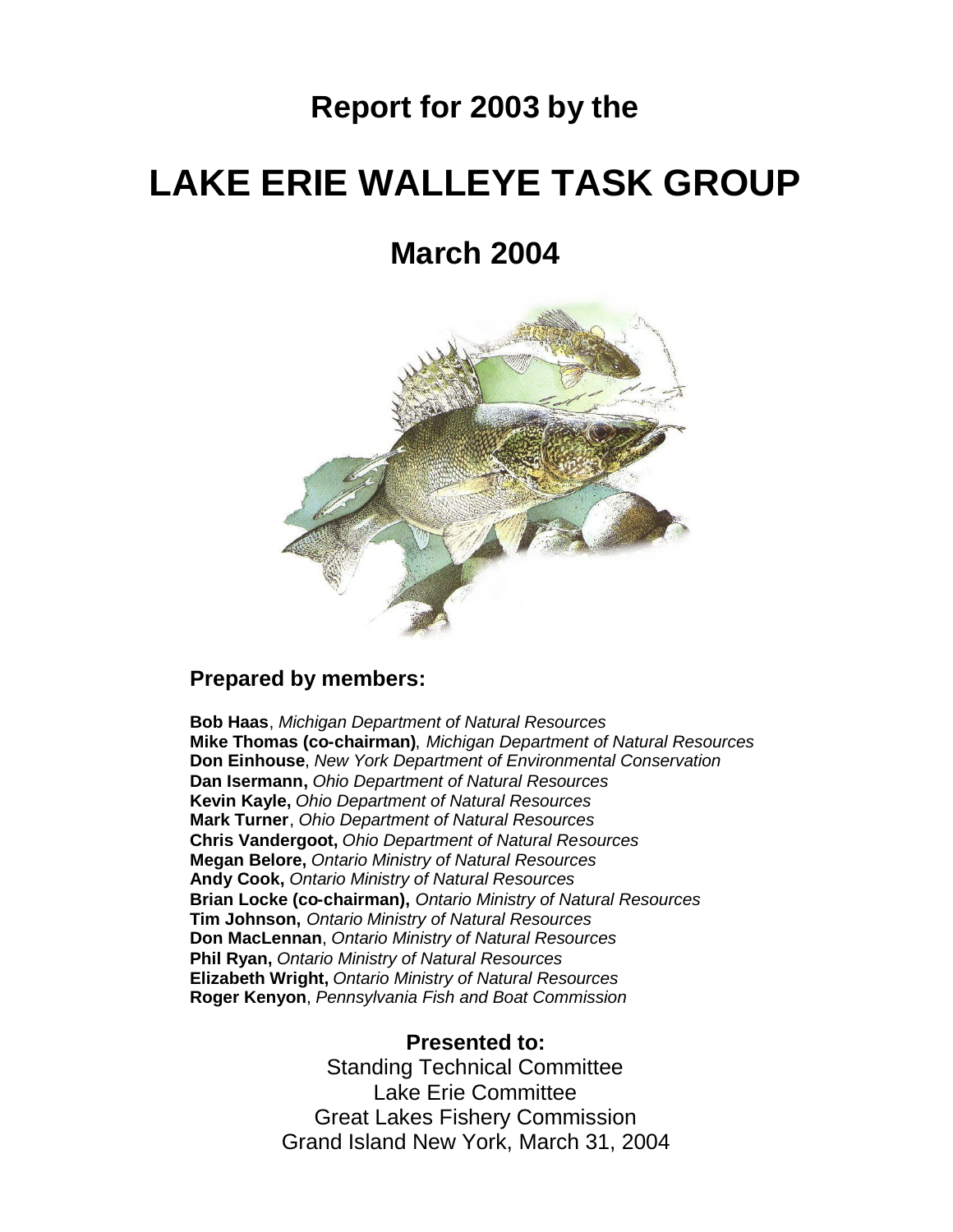# **Charges to the WTG from the STC, 2003-2004**

The charges from the Standing Technical Committee (STC) to the Walleye Task Group (WTG) for the period from March 2003 to February 2004 were to:

- 1) Produce RAH levels in 2004 and 2005 that promote rehabilitation of Lake Erie walleye stocks.
- 2) Maintain and update centralized time database for population modeling; including tagging, fishing harvest and effort by grid, growth rate, maturity schedule and agency or interagency abundance indices. Additionally, note the continuing effort to establish biological reference points (BRP's) by examining walleye spawning stock biomass (SSB), stock recruitment (S/R) or Spawn-Recruit relationships for use with ADMB software.
- 3) Assemble data for development of a spatially explicit database describing the Lake Erie walleye resource, to search for evidence of stock discreteness and contributions to lake-wide fisheries.
- 4) Develop catch-age analysis for Eastern Basin walleye in cooperation with studies underway by P. Sullivan, E. Rutherford and B. Shuter.
- 5) Continue the pursuit of walleye management aided by the development of a risk assessment analysis tool.

# **Review of Walleye Fisheries in 2003**

Fishery effort and walleye harvest data were combined for all jurisdictions and Management Units (Figure 1) to produce lake-wide estimates. The 2003 total estimated lake-wide harvest of walleye was 2.7 million fish, which was a 12% increase from the 2.4 million fish caught in 2002 (Tables 1 and 2). This harvest represented approximately 80% of the 2003 total allowable catch (TAC) of 3.4 million walleye and included walleye harvested in commercial and sport fisheries. The sport harvest of 1.3 million fish was the second lowest since 1976 but represented an increase of 28% from the year 2002, which was the lowest in this period. (Table 2, Figure 2). The Ontario commercial harvest of 1.4 million fish in 2003 was 1% higher than the 2002 harvest (Table 2, Figure 2). The commercial harvests in 2002 and 2003 were the lowest since 1983 and only 66% of the 1975-2003 mean. These harvests were low due to the reduced TAC during the period of the Coordinated Percid Management Strategy (CPMS) 2001 – 2003.

In 2003, sport effort increased from 2002 up to a total of 3.3 million angler hours. This level of sport effort remains generally consistent with a declining trend that began in 1988 (Table 3, Figure 3). Sport effort declined by 4% in Management Unit 3, and increased slightly in Management Units 1 and 4 (2% and 22% respectively). The increase in effort in Management Unit 1 was due to increased effort in Ohio.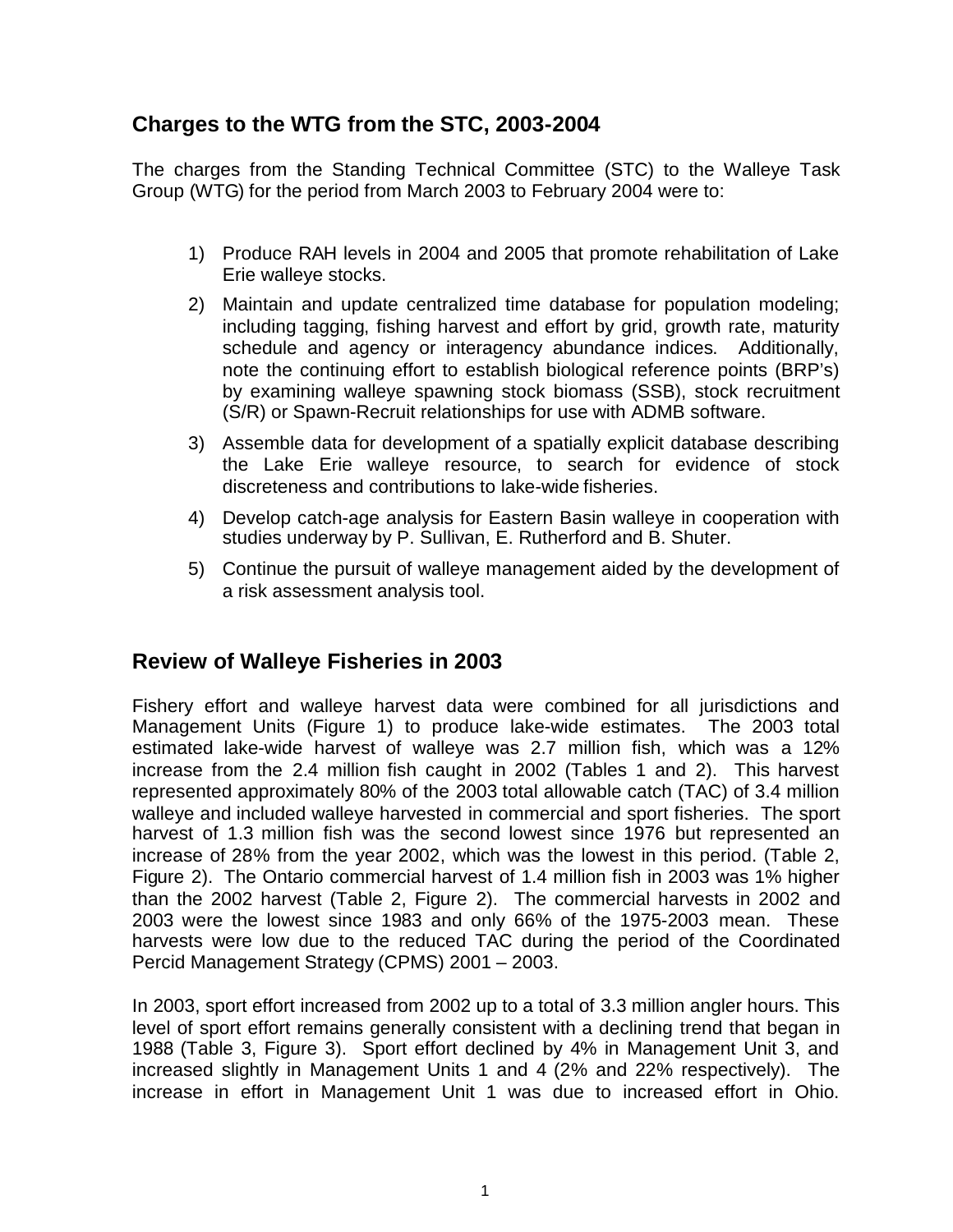Conversely, effort in Michigan declined in Management Unit 1 by 46%. Also observed in 2003, was an increase in sport effort of 52% in Management Unit 2 (Ohio). Lakewide commercial gill net effort decreased 8% to 12,512 kilometers of net and was the lowest total effort since 1981. This decline in gill net activity was observed in all Management Units, with the exception of Management Unit 1 where there was a small increase in commercial effort (Table 3, Figure 4).

Sport catch-per-unit-effort (CUE) increased in all areas of the lake. The lake-wide average sport catch rate of 0.37 fish per rod hour was 14% below the 1975-2003 mean (Table 4, Figure 5). However, it was a 16% increase over the 2002 value. In Management Units 2, and 4 catch rates were above the long term mean, whereas in Management Units 1 and 3, sport catch rates were below the 1975-2003 mean. Average commercial gill net CUE (units combined) increased slightly to 114 walleye for every kilometer of net in 2003. Gill net catch rates were above average in Management Units 1 and 4, but below average in Management Unit 3 and only slightly below average in Management Unit 2. This marks the third consecutive year of increasing catch rates for the commercial fishery, and represents a reversal of the trend of declining CUE's observed since the mid 1980's (Table 4, Figure 5). The increase in 2003 represents a 114% increase over the year 2000 catch rate of 53.2 walleye/kilometer.

A substantial portion of walleye harvested in both the sport (40.0%) and commercial (35.5%) fisheries were age 4 walleye (the 1999 year class). Age 2 walleye (the 2001 year-class) also contributed significantly in both fisheries, 26.4% (commercial) and 18.1% (sport) (Tables 5, 6). Together these year-classes comprised 65% of the harvest in Management Unit 1, 57% in Management Unit 2, 48% in Management Unit 3, and 14% in Management Unit 4. Harvests of older fish typically increases from west to east with 34% and 60% of the fish harvested in Management Units 3 and 4 being age-7 and older.

Across all management units, the mean age of walleye in the harvest ranged from 4.6 to 8.5 years old in the sport fishery and from 3.7 to 6.6 in the commercial fishery, with a mean of 4.5 years old for all walleye in the combined fisheries (Table 7, Figure 6). The mean age of fish in both the sport and commercial fisheries increased from 2002 values. The mean age increased from 4.2 to 5.0 years (19%) in the sport fishery, and 3.5 to 4.1 years (17%) in the commercial fishery in 2003. The mean ages for both fisheries were above the long-term means of 3.9 (sport) and 3.5 (commercial) from 1975 to 2003.

#### **Coordinated Percid Management Strategy**

The Lake Erie Committee (LEC) announced in March, 2000 that it would develop a Coordinated Percid Management Strategy to protect and rebuild the walleye and yellow perch stocks in Lake Erie. To promote an increase in the abundance of walleye, the LEC proposed substantial cuts to the walleye harvest. It was decided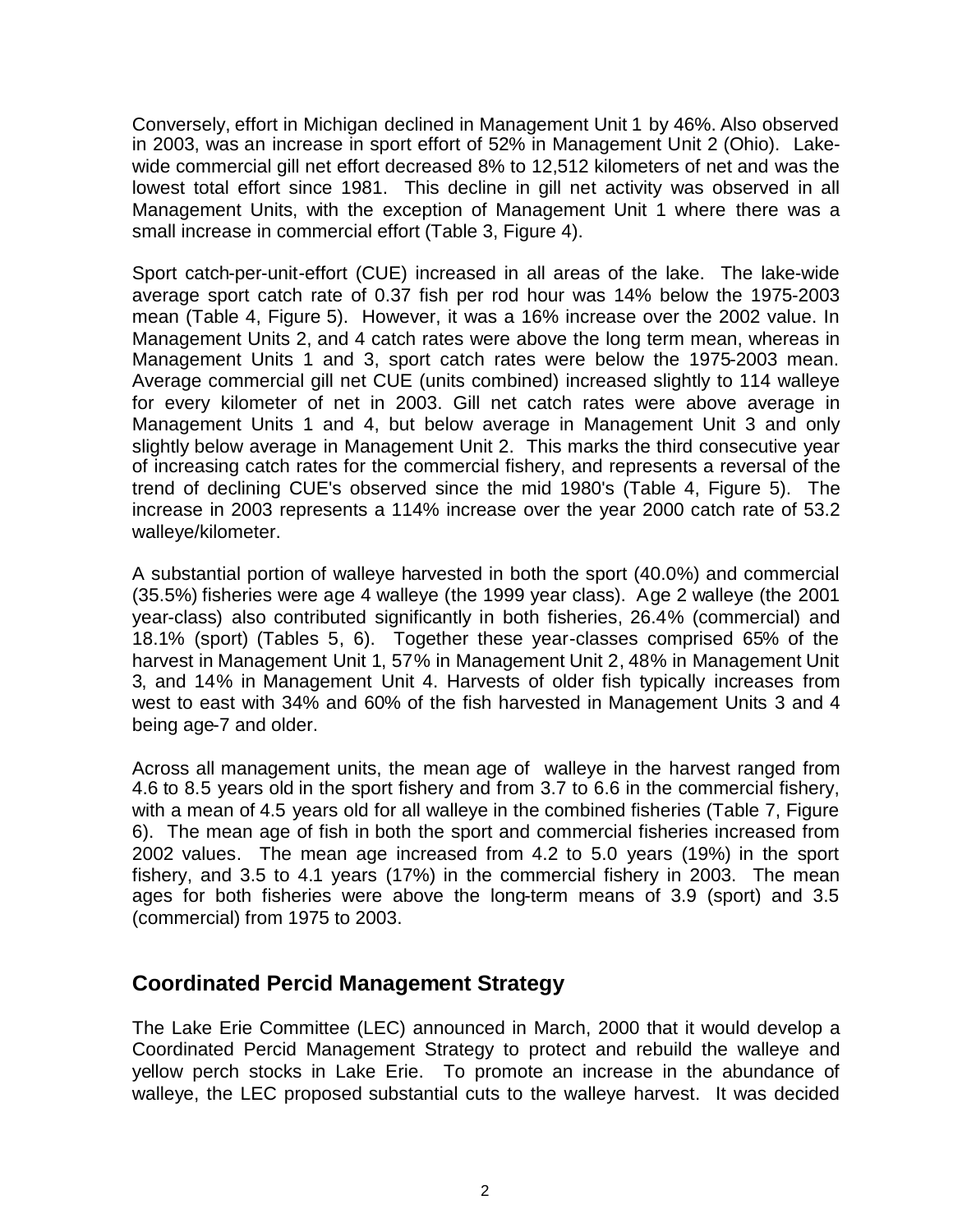that a conservative total allowable catch (TAC) for 2001 to 2003 (inclusive) would best achieve the CPMS objectives, and an annual TAC ceiling of 3.4 million fish was established for 2001 to 2003 walleye harvests. 2003 was the final year of the CPMS initiative and a report on the strategy will soon be completed and available from the  $IEC.$ 

# **Relative Abundance and Catch-at-Age Analysis**

The walleye catch-at-age model used for the purposes of this report was derived from the model of Deriso et al. (1986). The walleye task group has been using this model for several years and started with the application version called CAGEAN (Deriso et al., 1986). In addition to using fishery derived data, this model includes information from three index gill net surveys from: Michigan (far west end of the west basin of Lake Erie), Ohio (southern half of the west and west central basins of Lake Erie) and Ontario (northern half of western and central Lake Erie). The catch at age model uses natural log (LN) transformed catch and effort data to estimate the abundance at age of fish. The solution of the catch at age equation is obtained using non-linear sums of squares and a penalized likelihood function. The variance ratio technique was employed to estimate the weights assigned to the variances of each of the surveys (Deriso et al., 1986 and Quinn and Deriso, 1999).

In 2003 the walleye ADMB model was updated to include only data from Management Units 1, 2, and 3 (west and central basins). Fishery and survey data from Michigan, Ohio, and Ontario were used in the 2003 model. This modification was performed in order to standardize the data input into the catch-at-age model with the area where walleye quota is set. The walleye population in the east basin was modeled separately (see section: "*Eastern Basin Catch-At-Age Analysis*").

The 2003 population estimate was 29 million age 2+ walleye (Table 8, Figure 7) with approximately 9 million age 4+ walleye (Table 8). The increase in the walleye population, from 2002 levels, was caused by the recruitment of a strong 2001 year class, contributing almost 19 million age 2 fish to the population (Table 8).

# **Recruitment Estimator for Incoming Age 2 Walleye and 2004 Population Size Projection**

A linear regression model was used to estimate age 2 recruitment for 2004 and 2005. This regression utilized estimates of age 2 abundance from catch-at-age analysis and young-of-year trawl data from pooled Ontario and Ohio trawling (Table 9, Figure 8). Trawl surveys in 2002 indicated that very few young-of-year walleye were produced in that year. Therefore, the 2002 year class is expected to be the lowest on record and is projected to add only 0.58 million age 2 fish to the 2004 population (Table 9, Figure 9). In contrast, the trawl surveys conducted in 2003 indicated that the 2003 year class is the largest observed over the 1987-2003 series, and may be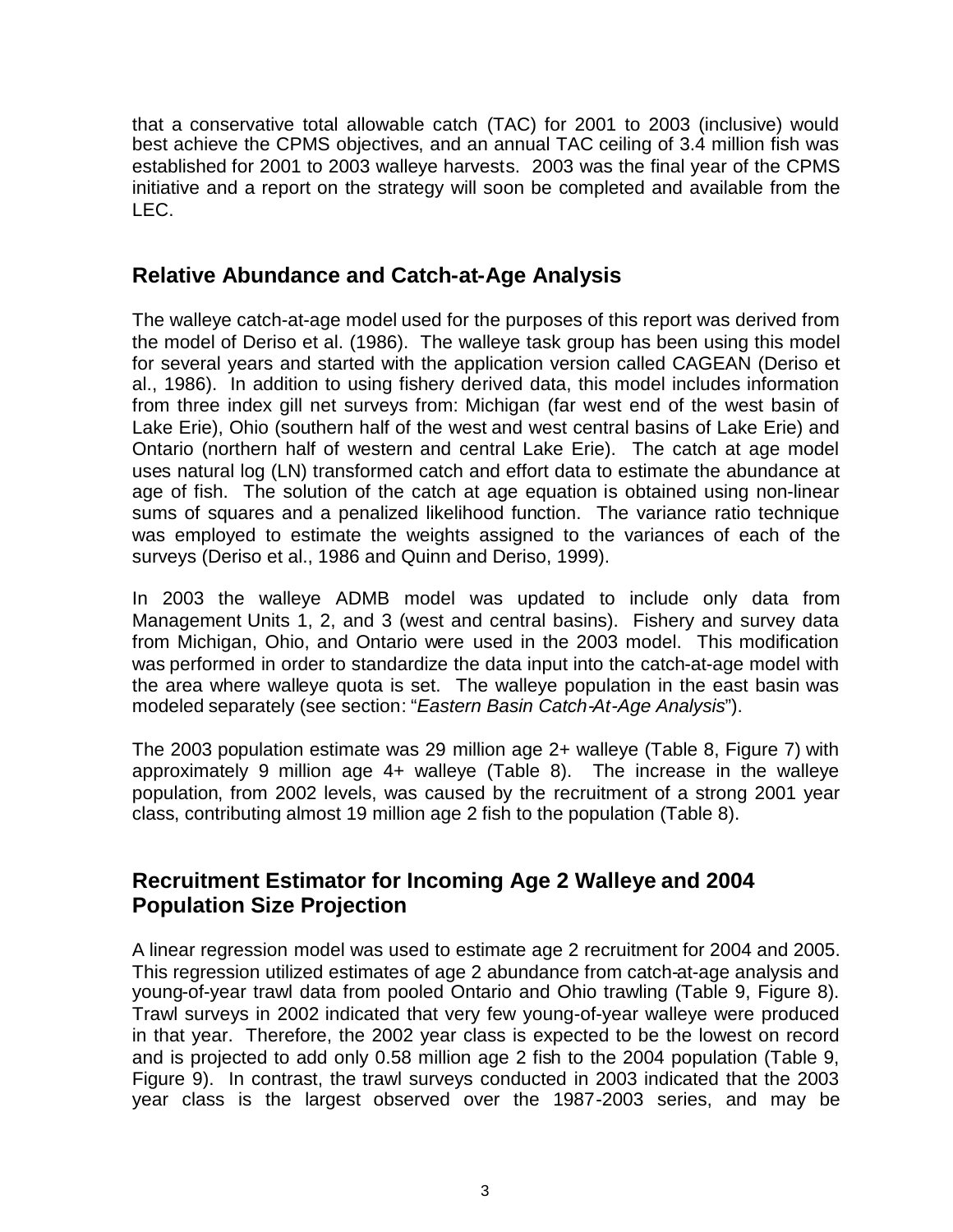comparable to the historically strong year classes of the 1980s. The linear regression method estimated that age 2 recruitment in 2005 will be approximately 30 million walleye (Table 9, Figure 9).

Stock size estimates for 2004 were projected using catch-at-age analysis estimates of the 2003 population size, estimated survival rates in 2003 and the age 2 recruitment estimate for 2004 (Table 8). The 2004 estimated abundance of age 2+ walleye is approximately 19 million (Table 8, Figure 10), a 34% decline from 2003. The abundance of age 4+ walleye (spawners) in 2004 was about 6 million walleye (Table 8). However, due to the maturing 2001 year class, the abundance of age 4+ walleye in 2005 is projected to increase.

The abundance of walleye in 2005 was estimated based on varying levels of fishing mortality on the fishable stock in 2004 (Table 10). The estimate of recruitment in 2005 (30.6 million age 2 walleye) was included in the 2005 population estimate of age 2 and older fish

#### **Harvest Decision Table for 2004**

The first objective of the CPMS was to reverse declines and rebuild stocks of walleye in Lake Erie. To do this, the LEC desired a single TAC to serve as a ceiling for 2001- 2003. A ceiling TAC of 3.4 million walleye was recommended. 2003 was the final year that the CPMS 3.4 million fish ceiling TAC was in effect. For 2004, no exploitation policy was defined, so no specific RAH range could be put forward by the WTG. However, in 2003 the WTG projected a decline in walleye abundance for 2004 and recommended all agencies prepare stakeholders for a significant reduction in TAC. The projected walleye abundance in 2004 (19 million fish) represents a decrease of 34% from the 2003 estimated abundance of 29 million walleye. In order to inform decision makers, the WTG prepared Table 10 which illustrates the results of various harvest scenarios by applying a range of fishing mortality rates to the projected standing stock size estimate for the 2004 walleye population. Included in the table are survival rates, exploitation rates, and the estimated 2005 population abundance resulting from a given level of fishing mortality, as well as several reference fishing rates representing targeted and observed fishing rates for the walleye population during recent years. Note that an increase in walleye abundance is forecasted for 2005 (relative to 2004) as the exceptionally strong 2003 cohort recruits to the population as 2 year olds.

# **Other Walleye Task Group Charges**

#### **Centralized Databases**

WTG members currently manage several databases. The tagged walleye database, consisting of tag return and tagged population information dating back to 1986, is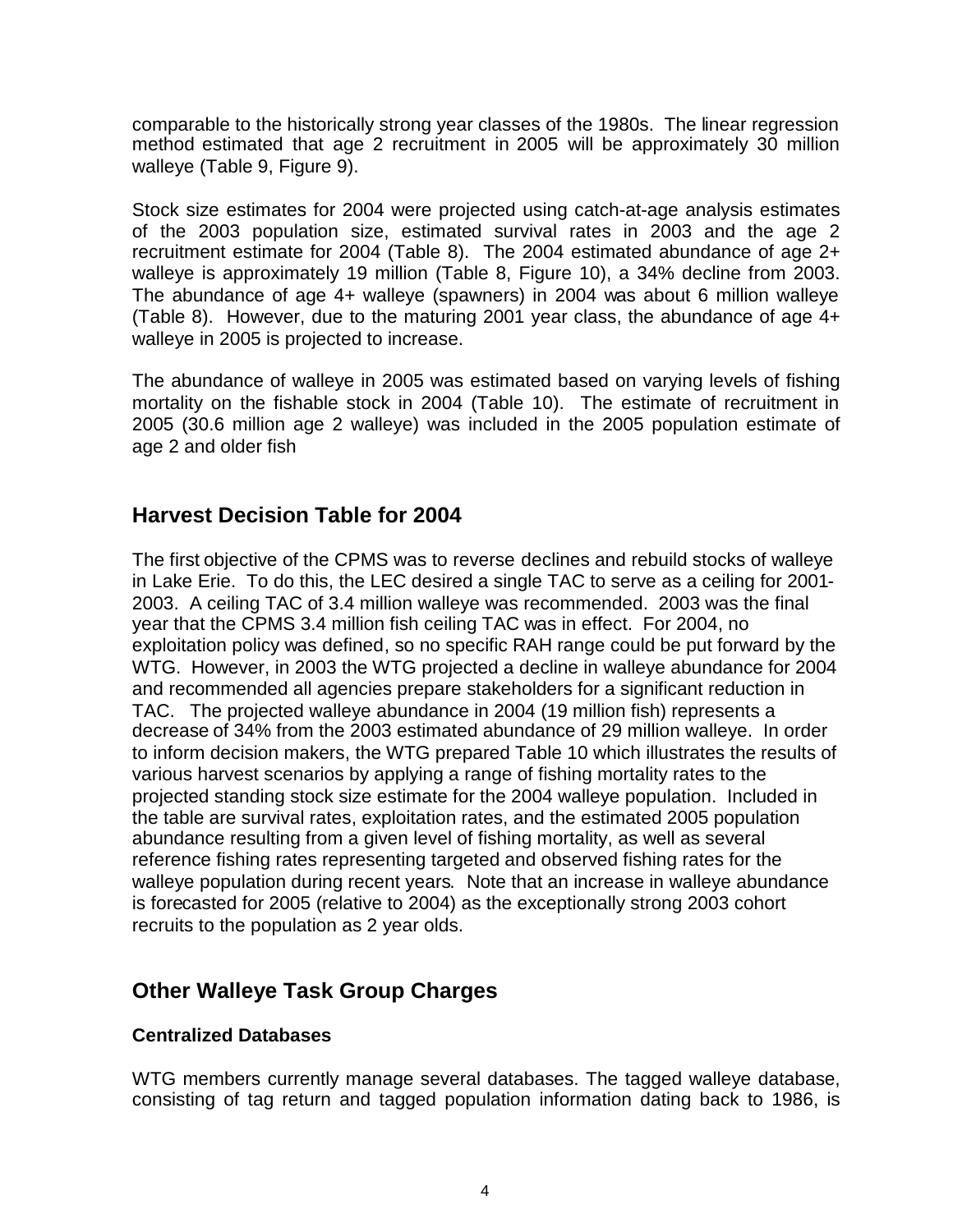maintained by MDNR. Fishery characteristics (catch at age and effort) are part of the database used in catch-at-age analysis. A spatially explicit version of these data (e.g., catch and effort by statistical grid) is managed by MDNR. Growth, maturity, catch, and effort data are stored in an interagency gill net database that is managed by ODNR-Sandusky. This database is in the process of being reformatted and converted into a relational database. Growth and relative abundance data from the interagency trawl program in the western basin are stored in databases managed jointly by Ohio DNR and Ontario MNR. Use of WTG databases by non-members is permitted following protocol established in the 1994 WTG Report and reprinted in the 2003 WTG Report.

#### **Analysis of Walleye Distribution Data and Stock Discrimination**

To answer the third charge and address issues that are important to the rebuilding of walleye stocks in Lake Erie, several research projects are underway. Three separate teams of researchers are examining walleye stock structure using different genetic techniques, morphometrics, and analysis of chemical composition and shape of otoliths. These studies are complimentary and will provide different levels of stock discrimination, information about walleye life history in relation to habitat, and an economically feasible and practical method to discriminate stocks. They are occurring at Cleveland State University (Dr. Carol Stepien), Trent University (Dr. Chris Wilson) and the University of Windsor (Dr. Peter Sale and Dr. Tim Johnson OMNR - Wheatley).

Two other projects, which are funded primarily by the Great Lake Fisheries Commission, are focused on modeling walleye distribution and movement. At Cornell University, Dr. Pat Sullivan and a M.Sc. candidate are developing a spatio-temporal model using catch, effort, and tag return data. This work is expected to be complete in 2004. In 2003, work was completed, by Dr. Ed Rutherford and his graduate students at the University of Michigan, on a spatial model relating walleye movements and growth to water temperature and forage abundance in Lake Erie. This bioenergetics model uses walleye fishery and tag return data, forage fish abundance, and water surface temperature derived from satellite imagery to estimate the growth potential of walleye in each basin of the Lake. The results of the above studies will be reported upon independently by their principal investigators.

#### **Eastern Basin Catch-At-Age Analysis**

The Walleye Task Group has been partnering with three research projects funded by the Great Lakes Fisheries Commission's Coordination Activities Program (CAP), and the U.S. Fish and Wildlife Restoration Act. These efforts have been assembling and analyzing temporally and spatially explicit fisheries statistics for the Lake Erie walleye resource with the objective of incorporating knowledge of dynamics of individual walleye stocks, and broad seasonal movement patterns into the walleye stock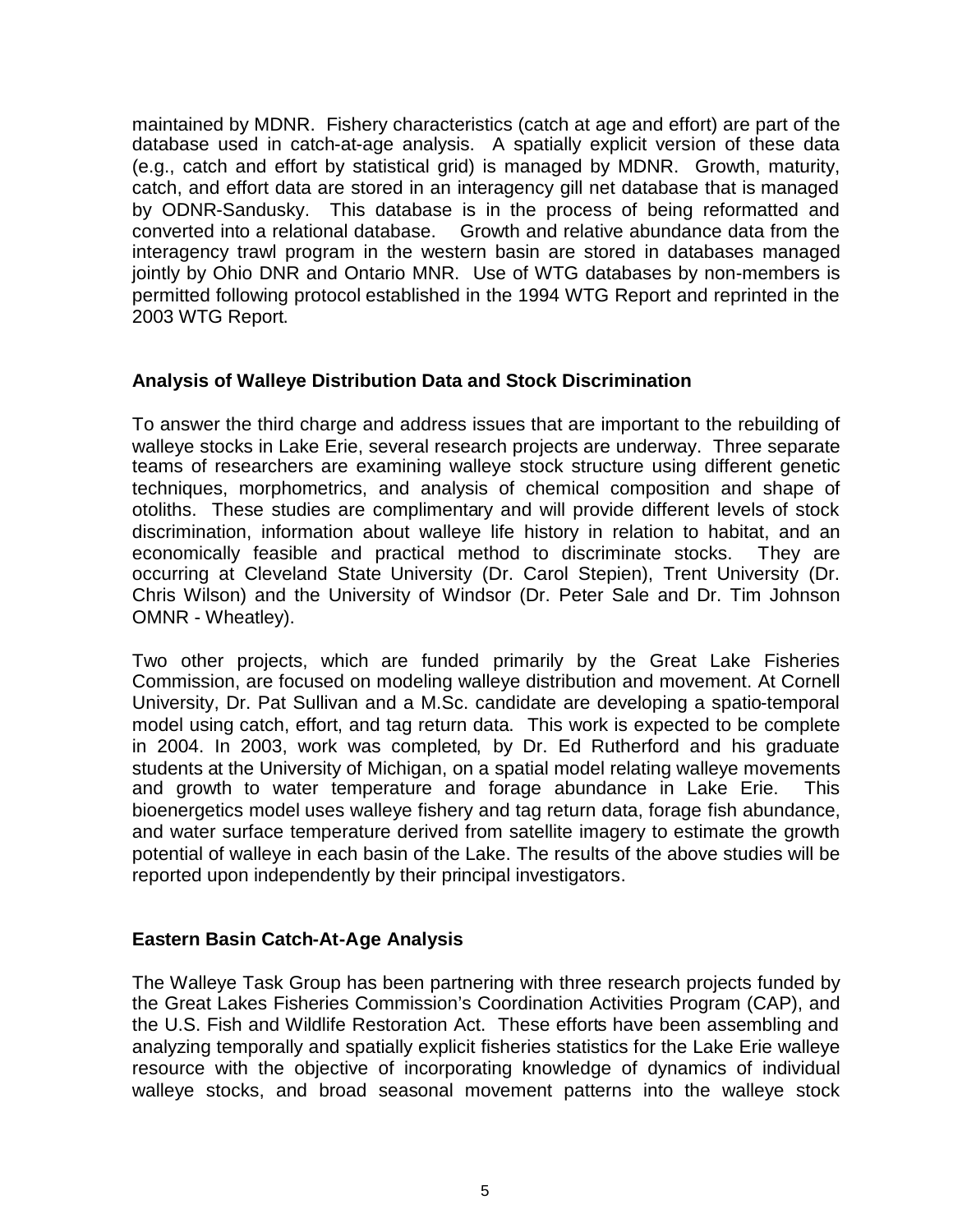assessment model. The completion of these research projects is expected during 2004 and should directly support development of a stock assessment model for the eastern basin walleye resource.

The WTG also began development of this preliminary ADMB catch-at-age model for eastern Lake Erie's walleye resource. This model incorporates catch-at-age walleye harvest values from Ontario commercial gill nets, New York and Pennsylvania anglers, in addition to survey data from Ontario and New York. A long-term New York walleye tagging study provided the natural mortality estimate of 0.16 used for this model. Presently eight years of data have been included in preliminary efforts (1996 to 2003) and the WTG is working to assemble data for years prior to 1996 in support of this project. The final model will also incorporate the findings of the three aforementioned GLFC-sponsored research projects.

#### **Decision Analysis**

In 2002, the WTG was charged with investigating the merits of a Decision Analysis (DA) model to enhance the ability of the LEC to understand levels of uncertainty and risk with respect to achieving population targets when setting annual TACs and developing long term management strategies for walleye. In 2002, Dr. Mike Jones (MSU and GLFC PERM) led a CAP funded workshop to educate the LEC and WTG on the DA process, and to take steps toward building a DA model for Lake Erie walleye. In 2003, the LEC obtained CAP funding to develop the Decision Analysis model with the assistance of Dr. Mike Jones and a decision analysis team consisting of Members of the LEC and WTG. During 2003, members of the WTG and of the decision analysis team worked on several tasks with deliverables for use in the DA including; investigating natural mortality rates for Lake Erie walleye, describing the walleye stock size and recruitment relationship, and creating fishery objectives for use in the model. Through 2003, significant progress was made, and it is expected that the DA model will be completed by early 2005 for evaluation and possible use in March 2005.

#### **Acknowledgements**

The WTG would like to express its appreciation for special support during the past year from:

• The Great Lakes Fishery Commission, which continued to handle the financial end of the reward tag study and for hosting the winter WTG meeting in Ann Arbor, MI.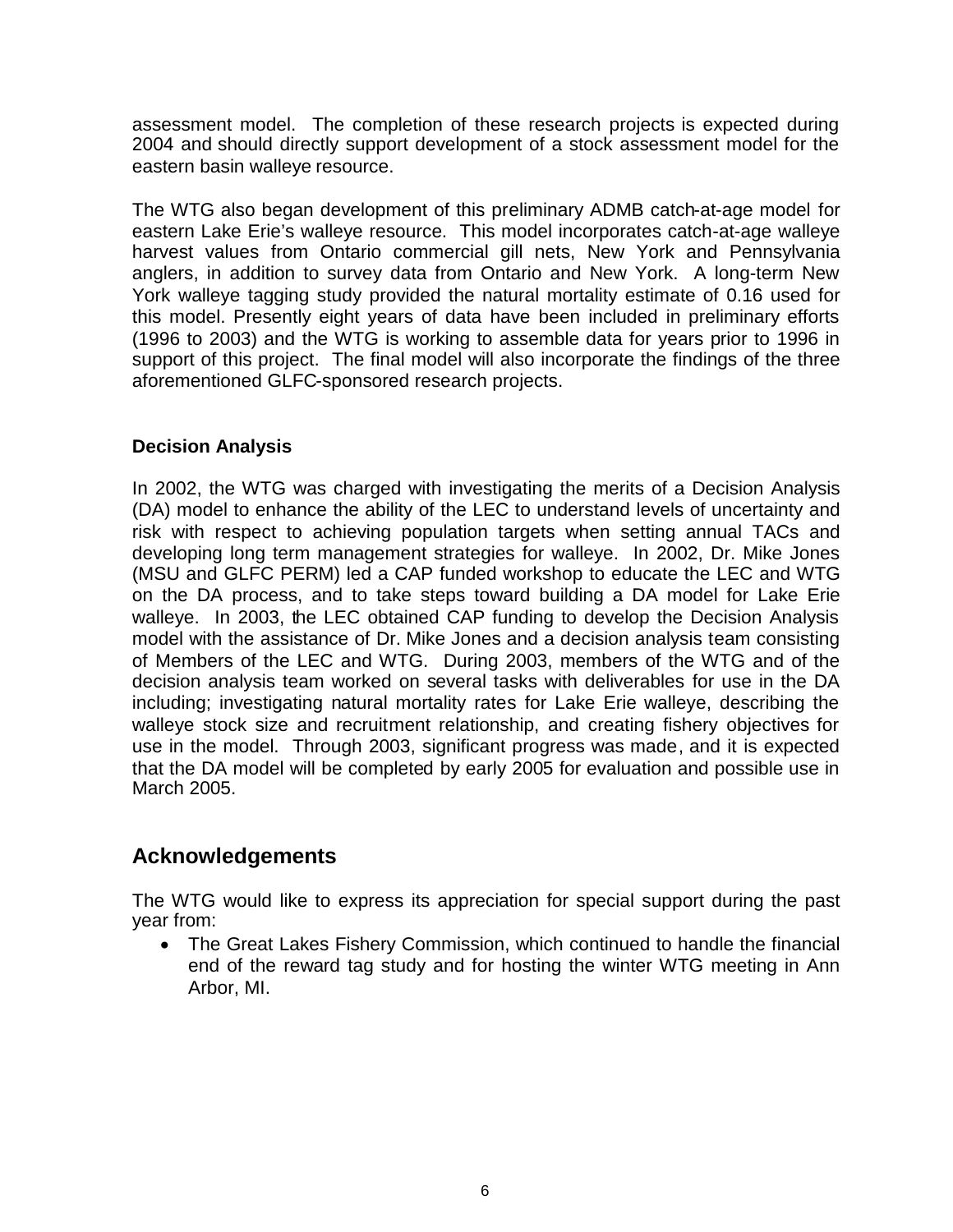### **Literature Cited**

- Deriso, R.B., T.J. Quinn II and P.R. Neal. 1985. Catch-age analysis with auxiliary information. Can. J. Fish. Aquat. Sci. 42: 815 –824.
- Quinn, Terrance and Richard Deriso. 1999. *Quantitative Fish Dynamics*. Oxford University Press. London.
- Walleye Task Group (WTG). 2003. Report of the Lake Erie Walleye Task Group to the Standing Technical Committee, Lake Erie Committee of the Great Lakes Fishery Commission.

*Cover art with permission from Mark Peloza, Hawg Heaven Guide Service, 9121 Bayshore Drive, Gladstone, Michigan, 49837, website: http://www.hawgheaven.upmichigan.net/index.html.*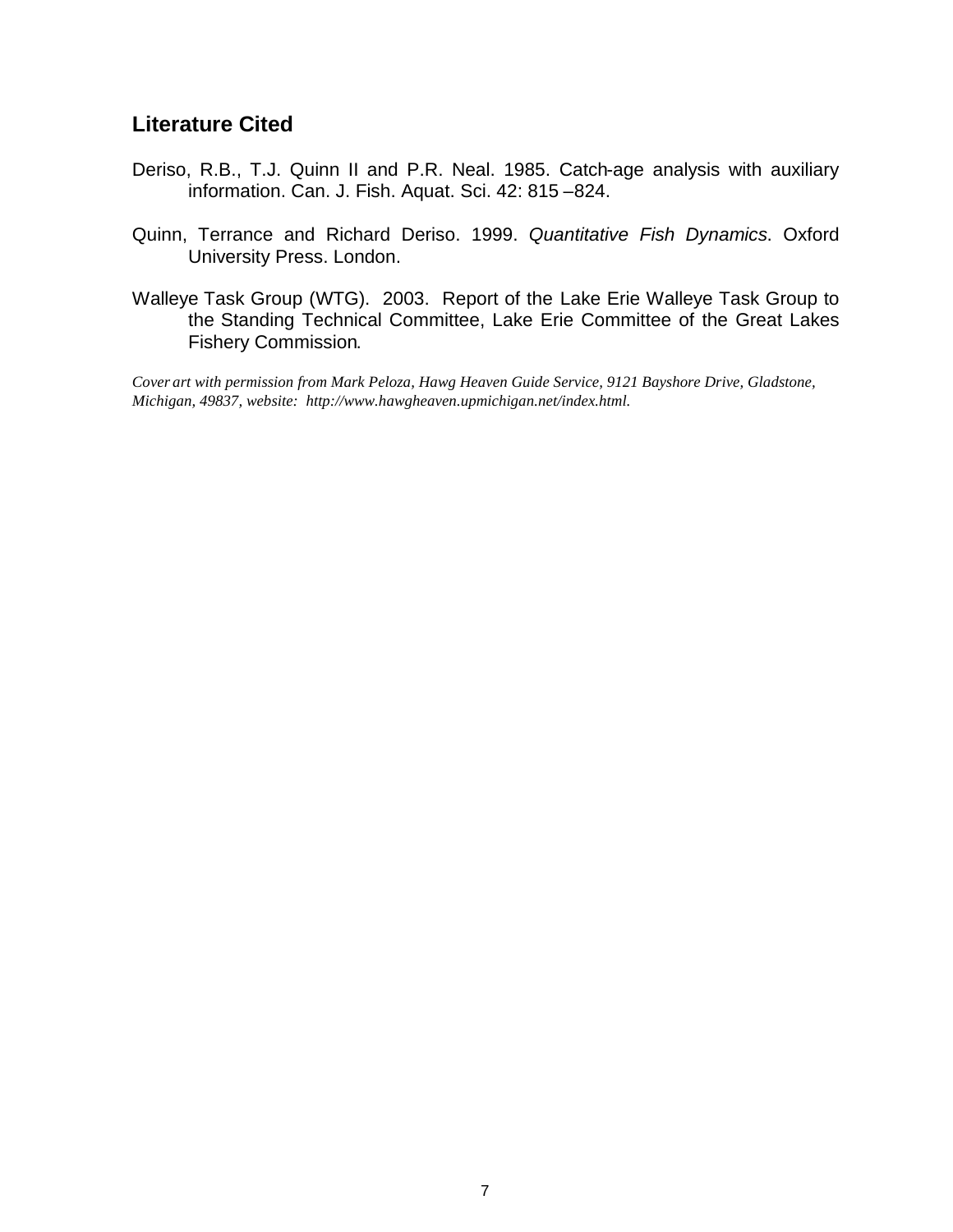Table 1. Lake Erie walleye total allowable catch (top) and measured harvest (bottom, bold), in numbers of fish, from 1977 to 2003. Allocations based on water area are: Ohio, 51.4%; Ontario, 43.3%; and Michigan, 5.3%. New York and Pennsylvania do not have assigned quotas but are included in the annual catch total.

|                 |                      | TAC Area (MU-1, MU-2, MU-3) |           |                        |         | Non TAC Area (MU-4) |         |                | <b>All Areas</b> |
|-----------------|----------------------|-----------------------------|-----------|------------------------|---------|---------------------|---------|----------------|------------------|
| Year            | Michigan             | Ohio                        | Ontario   | <b>Total</b>           | NY      | Penn.               | Ontario | <b>Total</b>   | <b>Total</b>     |
| <b>1977 TAC</b> | 87,600               | 521,600                     | 386,300   | 995,500                |         |                     |         | 0              | 995,500          |
| Har             | 106,530              | 2,167,500                   | 371,403   | 2,645,433              |         |                     |         | 0              | 2,645,433        |
| 1978 TAC        | 73,000               | 433,000                     | 321,000   | 827,000                |         |                     |         | 0              | 827,000          |
| Har             | 72,195               | 1,586,756                   | 446,774   | 2,105,725              |         |                     |         | 0              | 2,105,725        |
| 1979 TAC        | 207,000              | 1,230,000                   | 911,000   | 2,348,000              |         |                     |         | $\mathbf 0$    | 2,348,000        |
| Har             | 162,375              | 3,314,442                   | 734,082   | 4,210,899              |         |                     |         | 0              | 4,210,899        |
| 1980 TAC        | 261,700              | 1,558,600                   | 1,154,100 | 2,974,400              |         |                     |         | $\overline{0}$ | 2,974,400        |
| Har             | 183,140              | 2,169,800                   | 1,049,269 | 3,402,209              |         |                     |         | 0              | 3,402,209        |
| 1981 TAC        | 367,400              | 2,187,900                   | 1,620,000 | 4,175,300              |         |                     |         | 0              | 4,175,300        |
| Har             | 95,147               | 2,942,900                   | 1,229,017 | 4,267,064              |         |                     |         | 0              | 4,267,064        |
| 1982 TAC        | 504,100              | 3,001,700                   | 2,222,700 | 5,728,500              |         |                     |         | $\mathbf 0$    | 5,728,500        |
| Har             | 194,407              | 3,015,400                   | 1,260,852 | 4,470,659              |         |                     |         | 0              | 4,470,659        |
| <b>1983 TAC</b> | 572,000              | 3,406,000                   | 2,522,000 | 6,500,000              |         |                     |         | 0              | 6,500,000        |
| Har             | 145,847              | 1,864,200                   | 1,416,101 | 3,426,148              |         |                     |         | 0              | 3,426,148        |
| 1984 TAC        | 676,500              | 4,028,400                   | 2,982,900 | 7,687,800              |         |                     |         | $\mathbf 0$    | 7,687,800        |
| Har             | 351,169              | 4,055,000                   | 2,178,409 | 6,584,578              |         |                     |         | 0              | 6,584,578        |
| 1985 TAC        | 430,700              | 2,564,400                   | 1,898,800 | 4,893,900              |         |                     |         | 0              | 4,893,900        |
| Har             | 460,933              | 3,730,100                   | 2,435,627 | 6,626,660              |         |                     |         | $\bf{0}$       | 6,626,660        |
| 1986 TAC        | 660,000              | 3,930,000                   | 2,910,000 | 7,500,000              |         |                     |         | 0              | 7,500,000        |
| Har             | 605,600              | 4,399,400                   | 2,617,507 |                        |         |                     |         | 0              | 7,622,507        |
| <b>1987 TAC</b> | 490,100              |                             |           | 7,622,507<br>5,569,700 |         |                     |         | 0              |                  |
|                 |                      | 2,918,500<br>4,433,600      | 2,161,100 |                        |         |                     |         |                | 5,569,700        |
| Har             | 902,500              |                             | 2,688,558 | 8,024,658              |         |                     |         | 0              | 8,024,658        |
| 1988 TAC        | 397,500              | 3,855,000                   | 3,247,500 | 7,500,000              |         |                     |         | 0<br>85,282    | 7,500,000        |
| Har<br>1989 TAC | 1,996,788<br>383,000 | 4,890,367                   | 3,054,402 | 9,941,557              | 85,282  |                     |         | 0              | 10,026,839       |
|                 |                      | 3,710,000                   | 3,125,000 | 7,218,000              |         |                     |         |                | 7,218,000        |
| Har             | 1,091,641            | 4,191,711                   | 2,793,051 | 8,076,403              | 129,226 |                     |         | 129,226        | 8,205,629        |
| <b>1990 TAC</b> | 616,000              | 3,475,500                   | 2,908,500 | 7,000,000              |         |                     |         | 0              | 7,000,000        |
| Har<br>1991 TAC | 747,128              | 2,282,520                   | 2,517,922 | 5,547,570              | 47,443  |                     |         | 47,443         | 5,595,013        |
|                 | 440,000              | 2,485,000                   | 2,075,000 | 5,000,000              |         |                     |         | 0              | 5,000,000        |
| Har             | 132,118              | 1,577,813                   | 2,266,380 | 3,976,311              | 34,137  |                     |         | 34,137         | 4,010,448        |
| 1992 TAC        | 329,000              | 3,187,000                   | 2,685,000 | 6,201,000              |         |                     |         | 0              | 6,201,000        |
| Har             | 249,518              | 2,081,919                   | 2,497,705 | 4,829,142              | 14,384  |                     |         | 14,384         | 4,843,526        |
| 1993 TAC        | 556,500              | 5,397,000                   | 4,546,500 | 10,500,000             |         |                     |         | 0              | 10,500,000       |
| Har             | 270,376              | 2,668,684                   | 3,821,386 | 6,760,446              | 40,032  |                     |         | 40,032         | 6,800,478        |
| 1994 TAC        | 400,000              | 4,100,000                   | 3,500,000 | 8,000,000              |         |                     |         | 0              | 8,000,000        |
| Har             | 216,038              | 1,468,739                   | 3,431,119 | 5,115,896              | 59,345  |                     |         | 59,345         | 5,175,241        |
| 1995 TAC        | 477,000              | 4,626,000                   | 3,897,000 | 9,000,000              |         |                     |         | 0              | 9,000,000        |
| Har             | 107,909              | 1,435,188                   | 3,813,527 | 5,356,624              | 26,964  |                     |         | 26,964         | 5,383,588        |
| 1996 TAC        | 583,000              | 5,654,000                   | 4,763,000 | 11,000,000             |         |                     |         | 0              | 11,000,000       |
| Har             | 174,607              | 2,316,425                   | 4,524,639 | 7,015,671              | 38,728  | 89,087              |         | 127,815        | 7,143,486        |
| 1997 TAC        | 514,000              | 4,986,000                   | 4,200,000 | 9,700,000              |         |                     |         | 0              | 9,700,000        |
| Har             | 122,400              | 1,248,846                   | 4,072,779 | 5,444,025              | 29,395  | 88,682              |         | 118,077        | 5,562,102        |
| 1998 TAC        | 546,000              | 5,294,000                   | 4,460,000 | 10,300,000             |         |                     |         | 0              | 10,300,000       |
| Har             | 114,606              | 2,303,911                   | 4,173,042 | 6,591,559              | 34,090  | 124,814             | 47,000  | 205,904        | 6,797,463        |
| 1999 TAC        | 477,000              | 4,626,000                   | 3,897,000 | 9,000,000              |         |                     |         | $\mathbf{0}$   | 9,000,000        |
| Har             | 140,269              | 1,033,733                   | 3,454,250 | 4,628,252              | 23,133  | 89,038              | 87,000  | 199,171        | 4,827,423        |
| 2000 TAC        | 408,100              | 3,957,800                   | 3,334,100 | 7,700,000              |         |                     |         |                | 7,700,000        |
| Har             | 252,280              | 932,297                     | 2,287,533 | 3,472,110              | 28,599  | 77,512              | 67,000  | 173,111        | 3,645,221        |
| 2001 TAC        | 180,200              | 1,747,600                   | 1,472,200 | 3,400,000              |         |                     |         | 0              | 3,400,000        |
| Har             | 159,186              | 1,157,914                   | 1,498,816 | 2,815,916              | 14,669  | 52,796              | 39,498  | 106,963        | 2,922,879        |
| 2002 TAC        | 180,200              | 1,747,600                   | 1,472,200 | 3,400,000              |         |                     |         | 0              | 3,400,000        |
| Har             | 193,515              | 703,000                     | 1,436,000 | 2,332,515              | 18,377  | 22,000              | 36,000  | 76,377         | 2,408,892        |
| $2003$ TAC      | 180,200              | 1,747,600                   | 1,472,200 | 3,400,000              |         |                     |         |                | 3,400,000        |
| Har             | 128,852              | 1,014,688                   | 1,457,014 | 2,600,554              | 27,480  | 43,581              | 32,692  | 103,753        | 2,704,307        |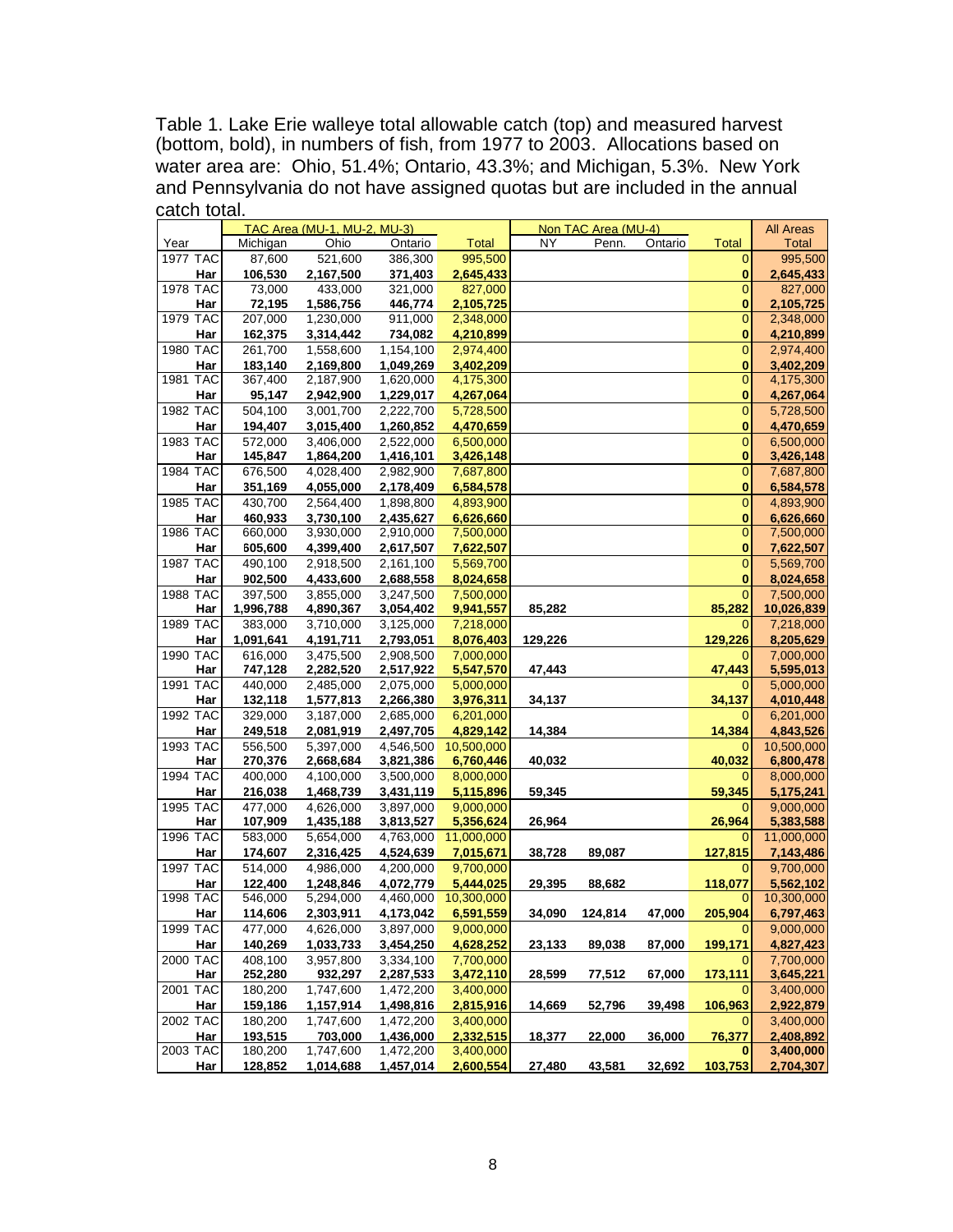|      | <b>Sport Fishery</b> |        |                 |              |     |                          |              |                          |                          |                          |                          |                          | <b>Commercial Fishery</b> |                |              |                          |                      |                          |                          |                |
|------|----------------------|--------|-----------------|--------------|-----|--------------------------|--------------|--------------------------|--------------------------|--------------------------|--------------------------|--------------------------|---------------------------|----------------|--------------|--------------------------|----------------------|--------------------------|--------------------------|----------------|
|      |                      | Unit 1 |                 |              |     | Unit 2                   |              |                          | Unit 3                   |                          |                          | <b>Unit 4 &amp; 5</b>    |                           |                |              | Unit 1                   | Unit 2 Unit 3 Unit 4 |                          |                          |                |
| Year | OH                   | MI     | ON <sup>a</sup> | <b>Total</b> | OH  | ON <sup>a</sup>          | <b>Total</b> | OH                       | ON <sup>a</sup>          | <b>Total</b>             | ON <sup>a</sup>          | PA                       | <b>NY</b>                 | <b>Total</b>   | <b>Total</b> | ON                       | ON                   | ON                       | ON                       | <b>Total</b>   |
|      |                      |        |                 |              |     |                          |              |                          |                          |                          |                          |                          |                           |                |              |                          |                      |                          |                          |                |
| 75   | 77                   | 4      | $\overline{7}$  | 88           | 10  | $\overline{\phantom{a}}$ | 10           |                          | --                       | --                       |                          |                          | --                        | $\overline{0}$ | 98           | $\overline{\phantom{a}}$ | --                   |                          |                          | $\overline{0}$ |
| 76   | 605                  | 30     | 50              | 685          | 35  | --                       | 35           |                          | --                       | --                       |                          |                          | --                        | $\Omega$       | 720          | 113                      | 44                   | $\overline{\phantom{a}}$ | --                       | 157            |
| 77   | 2,131                | 107    | 69              | 2,307        | 37  | --                       | 37           | $\overline{\phantom{a}}$ | --                       | $\overline{\phantom{m}}$ | --                       | $\overline{\phantom{a}}$ | --                        | $\Omega$       | 2,344        | 235                      | 67                   | $\overline{\phantom{a}}$ | -−                       | 302            |
| 78   | 1,550                | 72     | 112             | 1,734        | 37  | --                       | 37           | $\overline{\phantom{a}}$ | --                       | $\overline{\phantom{a}}$ |                          | $\overline{\phantom{a}}$ | --                        | $\Omega$       | 1,771        | 274                      | 60                   | $\overline{\phantom{a}}$ | --                       | 334            |
| 79   | 3,254                | 162    | 79              | 3,495        | 60  | --                       | 60           | $\overline{\phantom{a}}$ | --                       | $\overline{\phantom{m}}$ |                          |                          | --                        | $\Omega$       | 3,555        | 625                      | 30                   | $\overline{\phantom{a}}$ | -−                       | 655            |
| 80   | 2,096                | 183    | 57              | 2,336        | 49  | $\qquad \qquad -$        | 49           | 24                       | --                       | 24                       |                          |                          | --                        | 0              | 2,409        | 953                      | 40                   | $\overline{\phantom{a}}$ | ÷-                       | 993            |
| 81   | 2,857                | 95     | 70              | 3,022        | 38  | $\qquad \qquad -$        | 38           | 48                       | --                       | 48                       |                          | $-$                      | --                        | $\overline{0}$ | 3,108        | 1,037                    | 119                  | 3                        | -−                       | 1,159          |
| 82   | 2,959                | 194    | 49              | 3,202        | 49  | $\qquad \qquad -$        | 49           | 8                        | --                       | 8                        |                          | $\overline{\phantom{a}}$ | --                        | $\overline{0}$ | 3,259        | 1,077                    | 134                  | 2                        | $\qquad \qquad -$        | 1,213          |
| 83   | 1,626                | 146    | 41              | 1,813        | 212 | $\overline{\phantom{a}}$ | 212          | 26                       | $\overline{a}$           | 26                       | --                       |                          | --                        | $\Omega$       | 2,051        | 1,129                    | 167                  | 80                       | --                       | 1,376          |
| 84   | 3,089                | 351    | 39              | 3,479        | 787 | $\overline{\phantom{a}}$ | 787          | 179                      | --                       | 179                      |                          |                          | --                        | $\Omega$       | 4,445        | 1,639                    | 392                  | 108                      | $\qquad \qquad -$        | 2,139          |
| 85   | 3,347                | 461    | 57              | 3,865        | 294 | $\overline{\phantom{a}}$ | 294          | 89                       | $\overline{\phantom{a}}$ | 89                       | --                       |                          | --                        | 0              | 4,248        | 1,721                    | 432                  | 225                      | -−                       | 2,378          |
| 86   | 3,743                | 606    | 52              | 4,401        | 480 | $\overline{\phantom{a}}$ | 480          | 176                      | $\overline{\phantom{a}}$ | 176                      |                          |                          | --                        | $\Omega$       | 5,057        | 1,651                    | 558                  | 356                      | --                       | 2,565          |
| 87   | 3,751                | 902    | 51              | 4,704        | 550 | $\overline{\phantom{a}}$ | 550          | 132                      | --                       | 132                      | --                       |                          | $\overline{\phantom{a}}$  | $\Omega$       | 5,386        | 1,611                    | 622                  | 405                      | $\qquad \qquad -$        | 2,638          |
| 88   | 3,744                | 1,997  | 18              | 5,759        | 584 | $\overline{\phantom{a}}$ | 584          | 562                      | $\overline{\phantom{a}}$ | 562                      | -−                       | $\overline{\phantom{a}}$ | 85                        | 85             | 6,990        | 1,866                    | 762                  | 409                      | $\qquad \qquad -$        | 3,037          |
| 89   | 2,891                | 1,092  | 14              | 3,997        | 867 | 35                       | 902          | 434                      | 80                       | 514                      | --                       | $\overline{\phantom{a}}$ | 129                       | 129            | 5,542        | 1,656                    | 621                  | 386                      | -−                       | 2,663          |
| 90   | 1,467                | 747    | 35              | 2,249        | 389 | 14                       | 403          | 426                      | 23                       | 449                      | --                       | $\overline{\phantom{a}}$ | 47                        | 47             | 3,148        | 1,615                    | 529                  | 302                      | --                       | 2,446          |
| 91   | 1,104                | 132    | 39              | 1,275        | 216 | 24                       | 240          | 258                      | 44                       | 302                      | --                       | $\overline{\phantom{a}}$ | 34                        | 34             | 1,851        | 1,446                    | 440                  | 274                      | $\qquad \qquad -$        | 2,160          |
| 92   | 1,479                | 250    | 20              | 1,749        | 338 | 56                       | 394          | 265                      | 25                       | 290                      | --                       | $\overline{\phantom{a}}$ | 14                        | 14             | 2,447        | 1,547                    | 534                  | 316                      | --                       | 2,397          |
| 93   | 1,846                | 270    | 37              | 2,153        | 450 | 26                       | 476          | 372                      | 12                       | 384                      | --                       | $\overline{\phantom{a}}$ | 40                        | 40             | 3,053        | 2,488                    | 762                  | 496                      | -−                       | 3,746          |
| 94   | 992                  | 216    | 21              | 1,229        | 291 | 20                       | 311          | 186                      | 21                       | 207                      | --                       | $\overline{\phantom{a}}$ | 59                        | 59             | 1,806        | 2,307                    | 630                  | 432                      | --                       | 3,369          |
| 95   | 1,161                | 108    | 32              | 1,301        | 159 | $\overline{7}$           | 166          | 115                      | 27                       | 141                      | $- -$                    | $\overline{\phantom{a}}$ | 27                        | 27             | 1,635        | 2,578                    | 681                  | 489                      | $\qquad \qquad -$        | 3,748          |
| 96   | 1,442                | 175    | 17              | 1,634        | 645 | 8                        | 653          | 229                      | 27                       | 256                      | $- -$                    | 89                       | 39                        | 128            | 2,671        | 2,777                    | 1,107                | 589                      | $\qquad \qquad -$        | 4,473          |
| 97   | 929                  | 122    | 8               | 1,059        | 188 | 2                        | 190          | 132                      | 5                        | 138                      | $\overline{\phantom{a}}$ | 89                       | 29                        | 118            | 1,505        | 2,585                    | 928                  | 544                      | $\overline{\phantom{a}}$ | 4,057          |
| 98   | 1,790                | 115    | 34              | 1,939        | 215 | 5                        | 220          | 299                      | 5                        | 304                      | 19                       | 125                      | 34                        | 178            | 2,641        | 2,497                    | 1,166                | 462                      | 28                       | 4,153          |
| 99   | 812                  | 140    | 34              | 986          | 139 | 5                        | 144          | 83                       | 5                        | 88                       | 19                       | 89                       | 23                        | 131            | 1,349        | 2,461                    | 631                  | 317                      | 68                       | 3,477          |
| 00   | 674                  | 252    | 34              | 961          | 165 | 5                        | 170          | 93                       | 5                        | 98                       | 19                       | 78                       | 29                        | 125            | 1,354        | 1,603                    | 444                  | 196                      | 48                       | 2,291          |
| 01   | 941                  | 160    | 34              | 1,135        | 171 | 5                        | 176          | 46                       | 5                        | 51                       | 19                       | 53                       | 15                        | 87             | 1,449        | 1,004                    | 310                  | 141                      | 20                       | 1,475          |
| 02   | 516                  | 194    | 34              | 744          | 141 | 5                        | 146          | 46                       | 5                        | 51                       | 19                       | 22                       | 18                        | 59             | 1,000        | 937                      | 309                  | 146                      | 17                       | 1,409          |
| 03   | 715                  | 129    | 34              | 878          | 232 | 5                        | 237          | 68                       | 5                        | 73                       | 19                       | 44                       | 27                        | 90             | 1,278        | 948                      | 283                  | 182                      | 14                       | 1,427          |
| Mean | 1,848                | 325    | 41              | 2,213        | 270 | 15                       | 278          | 179                      | 20                       | 191                      | 19                       | 74                       | 41                        | 47             | 2,696        | 1,514                    | 457                  | 298                      | 33                       | 2,146          |
|      |                      |        |                 |              |     |                          |              |                          |                          |                          |                          |                          |                           |                |              |                          |                      |                          |                          |                |

Table 2. Annual harvest (thousands of fish) of Lake Erie walleye by gear, management unit, and agency.

<sup>a</sup> Ontario sport harvest values from 1998 to 2003 are estimated from a 1998 creel survey, these values are used to determine Ontario's total walleye harvest, but are not included in catch-at-age analysis.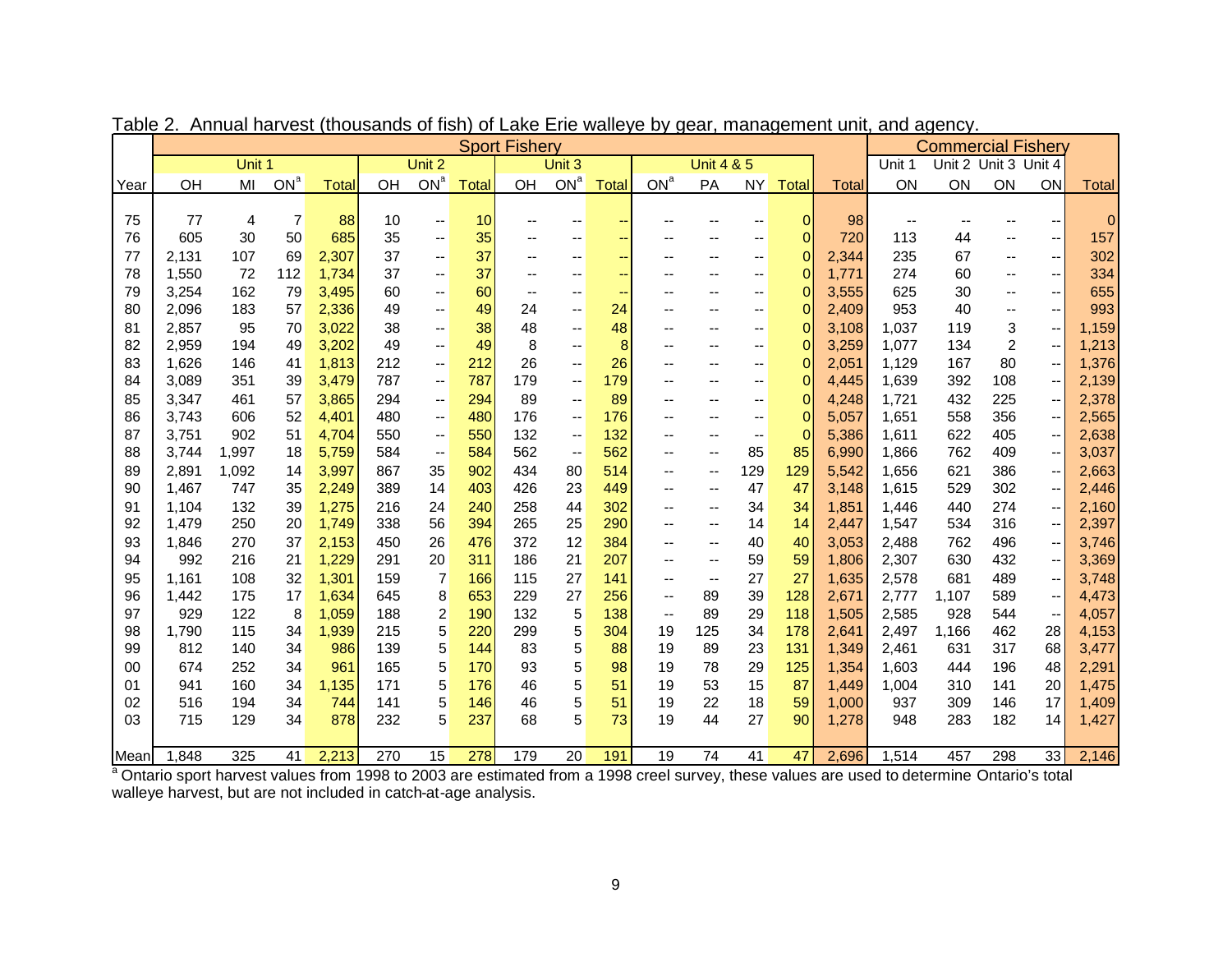|      | a<br><b>Sport Fishery</b> |        |                          |              |                                                                   |                          |              |                                                                                                                                                          |                          |               |                          |                          |           | <b>Commercial Fishery</b> |              |                     |               |                          |                          |                |
|------|---------------------------|--------|--------------------------|--------------|-------------------------------------------------------------------|--------------------------|--------------|----------------------------------------------------------------------------------------------------------------------------------------------------------|--------------------------|---------------|--------------------------|--------------------------|-----------|---------------------------|--------------|---------------------|---------------|--------------------------|--------------------------|----------------|
|      |                           | Unit 1 |                          |              |                                                                   | Unit 2                   |              |                                                                                                                                                          | Unit 3                   |               |                          | <b>Unit 4 &amp; 5</b>    |           |                           |              | Unit 1              | Unit 2        | Unit 3                   | Unit 4                   |                |
| Year | OH                        | MI     | ON <sup>c</sup>          | <b>Total</b> | OH                                                                | ON <sup>c</sup>          | <b>Total</b> | OH                                                                                                                                                       | ON <sup>c</sup>          | <b>Total</b>  | ON <sup>c</sup>          | PA                       | <b>NY</b> | <b>Total</b>              | <b>Total</b> | ON                  | ON            | ON                       | ON                       | <b>Total</b>   |
|      |                           |        |                          |              |                                                                   |                          |              |                                                                                                                                                          |                          |               |                          |                          |           |                           |              |                     |               |                          |                          |                |
| 1975 | 486                       | 30     | 46                       | 562          | 61                                                                | $\overline{\phantom{a}}$ | 61           | --                                                                                                                                                       | --                       | --            |                          |                          | --        | $\overline{0}$            | 623          | --                  |               | --                       |                          | --             |
| 1976 | 1,356                     | 84     | 98                       | 1,538        | 163                                                               | $\overline{\phantom{a}}$ | 163          | --                                                                                                                                                       | $\overline{\phantom{a}}$ | ⊷             | --                       | $\overline{\phantom{a}}$ | --        | $\mathbf{0}$              | 1,701        | 1,796               | 1,933         | --                       | $\overline{\phantom{a}}$ | 3,729          |
| 1977 | 2,768                     | 171    | 130                      | 3,069        | 151                                                               | --                       | 151          | --                                                                                                                                                       | --                       | $\rightarrow$ | $\overline{\phantom{a}}$ | --                       | --        | 0                         | 3,220        | 4,282               | 1,572         | $\overline{\phantom{a}}$ | $\overline{\phantom{a}}$ | 5,854          |
| 1978 | 2,880                     | 176    | 148                      | 3,204        | 154                                                               | $\overline{\phantom{a}}$ | 154          | --                                                                                                                                                       | --                       | ÷             | $\overline{\phantom{a}}$ | $\overline{\phantom{a}}$ | --        | 0                         | 3,358        | 5,253               | 436           | $\overline{\phantom{a}}$ | $\overline{\phantom{m}}$ | 5,689          |
| 1979 | 4,179                     | 257    | 97                       | 4,533        | 169                                                               | --                       | 169          | $\overline{\phantom{a}}$                                                                                                                                 | --                       | $\rightarrow$ | $\overline{\phantom{a}}$ | $\overline{a}$           | --        | 0                         | 4,702        | 5,798               | 1,798         | $\overline{\phantom{a}}$ | $\overline{\phantom{a}}$ | 7,596          |
| 1980 | 3,938                     | 624    | 92                       | 4,654        | 237                                                               | --                       | 237          | 187                                                                                                                                                      | --                       | 187           | $\overline{\phantom{a}}$ | --                       | --        | $\mathbf{0}$              | 5,078        | 6,229               | 1,565         | $\overline{\phantom{a}}$ | $\overline{\phantom{m}}$ | 7,794          |
| 1981 | 5,766                     | 447    | 138                      | 6,351        | 264                                                               | --                       | 264          | 382                                                                                                                                                      | --                       | 382           | $\overline{\phantom{a}}$ | $-$                      | --        | 0                         | 6,997        | 6,881               | 2,144         | 622                      | $\overline{\phantom{a}}$ | 9,647          |
| 1982 | 5,928                     | 449    | 108                      | 6,484        | 223                                                               | $\overline{\phantom{a}}$ | 223          | 114                                                                                                                                                      | --                       | 114           | $\overline{\phantom{a}}$ | $\overline{a}$           | --        | $\mathbf{0}$              | 6,821        | 10,531              | 2,913         | 689                      | $\hspace{0.05cm} \dashv$ | 14,133         |
| 1983 | 4,168                     | 451    | 118                      | 4,737        | 568                                                               | --                       | 568          | 128                                                                                                                                                      | --                       | 128           | $\overline{\phantom{a}}$ |                          | --        | $\overline{0}$            | 5,433        | 11,205              | 5,352         | 5,814                    | -- II                    | 22,371         |
| 1984 | 4,077                     | 557    | 82                       | 4,716        | 1,322                                                             | --                       | 1,322        | 392                                                                                                                                                      | --                       | 392           | $\overline{\phantom{a}}$ | --                       | --        | $\overline{0}$            | 6,430        | 11,550              | 6,008         | 2,438                    | -- II                    | 19,996         |
| 1985 | 4,606                     | 926    | 84                       | 5,616        | 1,078                                                             | $\overline{\phantom{a}}$ | 1,078        | 464                                                                                                                                                      | --                       | 464           | $\overline{\phantom{a}}$ | $\overline{\phantom{a}}$ | --        | $\mathbf{0}$              | 7,158        | 7,496               | 2,800         | 2,983                    |                          | 13,279         |
| 1986 | 6,437                     | 1,840  | 107                      | 8,384        | 1,086                                                             | $\overline{\phantom{a}}$ | 1,086        | 538                                                                                                                                                      | --                       | 538           | $\overline{\phantom{a}}$ |                          | --        | $\mathbf{0}$              | 10,008       | 7,824               | 5,637         | 3,804                    |                          | $-17,265$      |
| 1987 | 6,631                     | 2,193  | 84                       | 8,908        | 1,431                                                             | $\overline{\phantom{a}}$ | 1,431        | 472                                                                                                                                                      | --                       | 472           | $\overline{\phantom{a}}$ | $\overline{\phantom{a}}$ | --        | 0                         | 10,811       | 6,595               | 4,243         | 3,045                    |                          | $-$ 13,883     |
| 1988 | 7,547                     | 4,362  | 87                       | 11,996       | 1,677                                                             | $\overline{\phantom{a}}$ | 1,677        | 1,081                                                                                                                                                    | --                       | 1,081         | $\overline{\phantom{a}}$ | $\overline{\phantom{a}}$ | 462       | 462                       | 15,216       | 7,495               | 5,794         | 3,778                    | -- II                    | 17,067         |
| 1989 | 5,246                     | 3,794  | 81                       | 9,121        | 1,532                                                             | 77                       | 1,609        | 883                                                                                                                                                      | 205                      | 1,088         | $\overline{\phantom{a}}$ | --                       | 556       | 556                       | 12,374       | 7,846               | 5,514         | 3,473                    |                          | $-$ 16,833     |
| 1990 | 4,116                     | 1,803  | 121                      | 6,040        | 1,675                                                             | 33                       | 1,708        | 869                                                                                                                                                      | 83                       | 952           | $\overline{\phantom{a}}$ | --                       | 432       | 432                       | 9,132        | 9,016               | 5,829         | 5,544                    |                          | $-$ 20,389     |
| 1991 | 3,616                     | 440    | 144                      | 4,200        | 1,241                                                             | 79                       | 1,320        | 724                                                                                                                                                      | 155                      | 880           | $\overline{\phantom{a}}$ | --                       | 440       | 440                       | 6,840        | 10,418              | 5,055         | 3,146                    |                          | $-$ 18,619     |
| 1992 | 3,955                     | 715    | 105                      | 4,775        | 1,169                                                             | 81                       | 1,249        | 640                                                                                                                                                      | 145                      | 786           | $\overline{\phantom{a}}$ | --                       | 299       | 299                       | 7,109        | 9,486               | 6,906         | 6,043                    |                          | $-$ 22,435     |
| 1993 | 3,943                     | 691    | 125                      | 4,759        | 1,349                                                             | 70                       | 1,418        | 1,062                                                                                                                                                    | 125                      | 1,187         | $\overline{\phantom{a}}$ | --                       | 305       | 305                       | 7,669        |                     | 16,283 11,656 | 7,420                    |                          | $-$ 35,359     |
| 1994 | 2,808                     | 788    | 125                      | 3,721        | 1,025                                                             | 65                       | 1,090        | 599                                                                                                                                                      | 130                      | 729           | $\overline{\phantom{a}}$ | --                       | 355       | 355                       | 5,894        | 16,698              | 9,968         | 6,459                    |                          | $-$ 33,125     |
| 1995 | 3,188                     | 277    | 125                      | 3,589        | 803                                                               | 65                       | 868          | 355                                                                                                                                                      | 130                      | 485           | $\overline{a}$           | $\overline{\phantom{a}}$ | 259       | 259                       | 5,201        | 20,521              | 12,113        | 7,850                    |                          | $- 40,484$     |
| 1996 | 3,060                     | 521    | 125                      | 3,706        | 1,132                                                             | 65                       | 1,197        | 495                                                                                                                                                      | 130                      | 625           | --                       | 316                      | 256       | 572                       |              | 6,101 19,976 15,685 |               | 10,990                   |                          | $-$ 46,651     |
| 1997 | 2,748                     | 374    | 88                       | 3,210        | 864                                                               | 45                       | 909          | 492                                                                                                                                                      | 91                       | 583           | $\overline{\phantom{a}}$ | 388                      | 273       | 661                       | 5,363        | 15,708 11,588       |               | 9,094                    |                          | $- 36,390$     |
| 1998 | 3,010                     | 374    | 103                      | 3,487        | 635                                                               | 51                       | 686          | 409                                                                                                                                                      | 55                       | 464           | 217                      | 390                      | 280       | 887                       | 5,524        | 19,027              | 19,397        | 13,253                   |                          | 818 52,495     |
| 1999 | 2,368                     | 411    | ۰.                       | 2,779        | 603                                                               | $\overline{\phantom{a}}$ | 603          | 323                                                                                                                                                      | --                       | 323           | --                       | 397                      | 171       | 568                       | 4,699        | 21,432 10,955       |               | 7,630                    |                          | $1,444$ 41,461 |
| 2000 | 1,975                     | 540    | $\overline{\phantom{a}}$ | 2,516        | 540                                                               | --                       | 540          | 281                                                                                                                                                      | --                       | 281           | --                       | 244                      | 177       | 421                       | 3,757        | 22,238 11,049       |               | 7,896                    | 1,781                    | 43,054         |
| 2001 | 1,952                     | 362    | $\overline{\phantom{a}}$ | 2,314        | 697                                                               | $\overline{\phantom{a}}$ | 697          | 261                                                                                                                                                      | --                       | 261           | --                       | 241                      | 163       | 404                       | 3,676        | 9,372               | 5,746         | 5,021                    | 639                      | 20,778         |
| 2002 | 1,393                     | 606    | $\overline{\phantom{a}}$ | 1,999        | 444                                                               | --                       | 444          | 246                                                                                                                                                      | --                       | 246           | --                       | 130                      | 132       | 262                       | 2,951        | 4,431               | 4,212         | 4,427                    | 445                      | 13,515         |
| 2003 | 1,719                     | 326    | --                       | 2,045        | 675                                                               | --                       | 675          | 236                                                                                                                                                      | --                       | 236           | $\overline{\phantom{a}}$ | 159                      | 162       | 321                       | 3,277        | 4,476               | 3,946         | 3,725                    | 365                      | 12,512         |
|      |                           |        |                          |              |                                                                   |                          |              |                                                                                                                                                          |                          |               |                          |                          |           |                           |              |                     |               |                          |                          |                |
| Mean | 3,650                     | 848    | 107                      | 4587         | 792                                                               | 63                       | 814          | 485                                                                                                                                                      | 125                      | 537           | 217                      | 283                      | 295       | 248                       |              | 6108 10,709         | 6,493         | 5,441                    |                          | 915 21,872     |
|      |                           |        |                          |              | <sup>a</sup> Sport units of effort are thousands of angler hours. |                          |              |                                                                                                                                                          |                          |               |                          |                          |           |                           |              |                     |               |                          |                          |                |
|      |                           |        |                          |              |                                                                   |                          |              | <sup>b</sup> Estimated Standard (Total) Effort in kilometers of gill net = (walleye targeted effort x walleye total harvest) / walleye targeted harvest. |                          |               |                          |                          |           |                           |              |                     |               |                          |                          |                |

|  | Table 3. Annual fishing effort for Lake Erie walleye by gear, management unit, and agency. |  |  |  |
|--|--------------------------------------------------------------------------------------------|--|--|--|
|--|--------------------------------------------------------------------------------------------|--|--|--|

 $^{\circ}$  Ontario sport fishing effort has not been estimated since a 1998 creel survey and 1999-2003 Ontario sport effort is assumed to be the same as 1998 effort, these values are not used in catch-at-age analysis.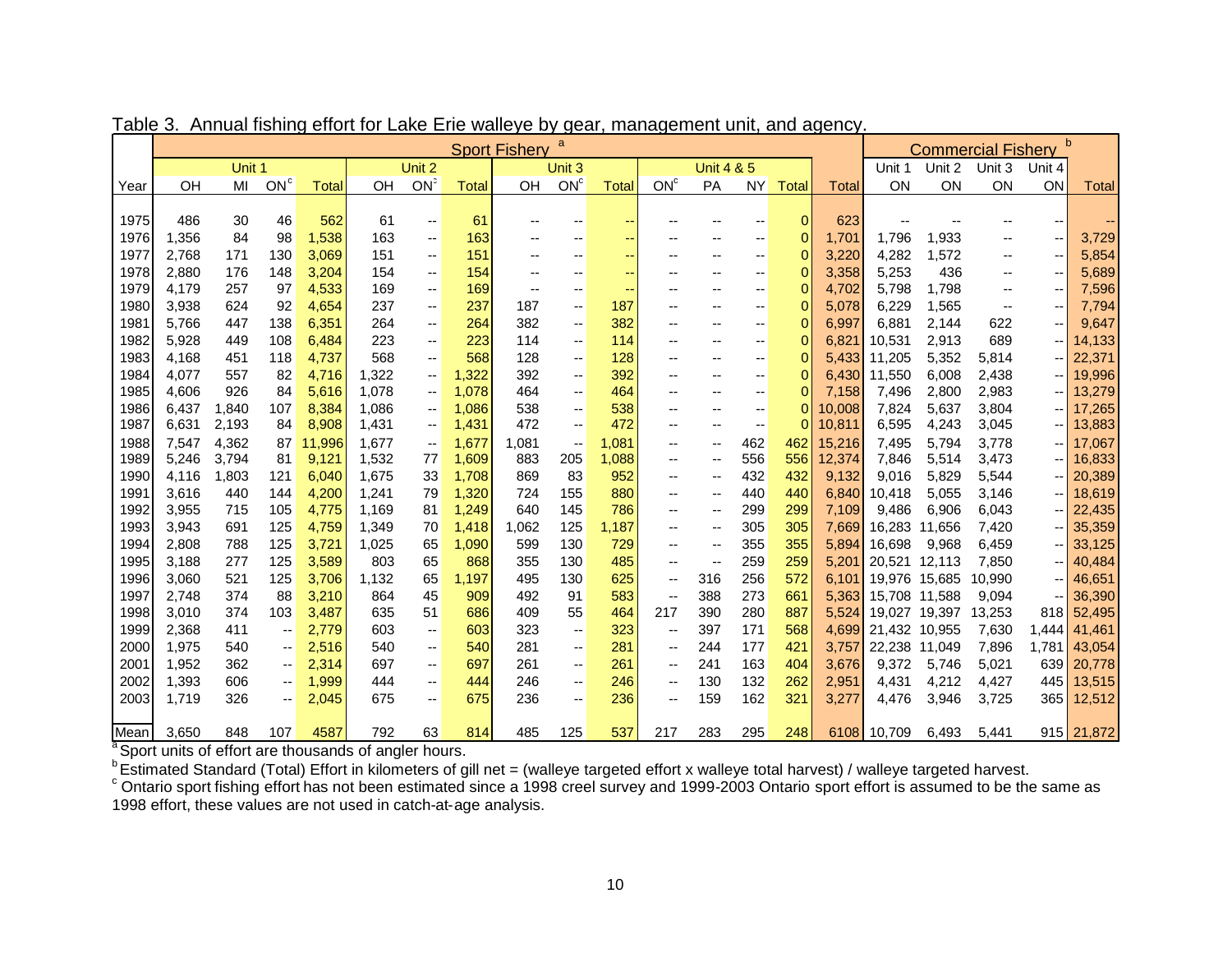|      | a<br><b>Sport Fishery</b>                         |        |                          |              |     |                          |              |     |                          |               |                                               | <b>Commercial Fishery</b> |                          | b            |              |                          |        |                          |                                               |              |
|------|---------------------------------------------------|--------|--------------------------|--------------|-----|--------------------------|--------------|-----|--------------------------|---------------|-----------------------------------------------|---------------------------|--------------------------|--------------|--------------|--------------------------|--------|--------------------------|-----------------------------------------------|--------------|
|      |                                                   | Unit 1 |                          |              |     | Unit 2                   |              |     | Unit 3                   |               |                                               | <b>Unit 4 &amp; 5</b>     |                          |              |              | Unit 1                   | Unit 2 | Unit 3                   | Unit 4                                        |              |
| Year | OH                                                | MI     | ON <sup>c</sup>          | <b>Total</b> | OH  | ON <sup>c</sup>          | <b>Total</b> | OH  | ON <sup>c</sup>          | <b>Total</b>  | ON <sup>c</sup>                               | PA                        | <b>NY</b>                | <b>Total</b> | <b>Total</b> | ON                       | ON     | ON                       | ON                                            | <b>Total</b> |
|      |                                                   |        |                          |              |     |                          |              |     |                          |               |                                               |                           |                          |              |              |                          |        |                          |                                               |              |
| 1975 | .16                                               | .13    | .16                      | .16          | .17 | $\overline{\phantom{a}}$ | .17          | --  | $-$                      | $\sim$ $\sim$ | --                                            | $- -$                     | $-$                      |              | .16          | $\overline{\phantom{a}}$ |        | $-$                      | $\overline{\phantom{m}}$                      | ۰.           |
| 1976 | .45                                               | .36    | .50                      | .45          | .22 | $\overline{\phantom{a}}$ | .22          | --  | $-$                      | $-$           | --                                            | $-$                       | --                       |              | .42          | 63.0                     | 22.9   | $\overline{\phantom{a}}$ | $\overline{\phantom{m}}$                      | 42.2         |
| 1977 | .77                                               | .62    | .53                      | .75          | .24 | $\overline{\phantom{a}}$ | .24          | --  | $\overline{\phantom{a}}$ |               | $-$                                           | $-$                       | --                       |              | .73          | 54.9                     | 42.6   | $-$                      | $\overline{\phantom{a}}$                      | 51.6         |
| 1978 | .54                                               | .41    | .76                      | .54          | .24 | $\overline{\phantom{a}}$ | .24          | $-$ | $-$                      | $-$           | $- -$                                         | $- -$                     | $-$                      |              | .53          | 52.2                     | 138.2  | $- -$                    | $\mathord{\hspace{1pt}\text{--}\hspace{1pt}}$ | 58.8         |
| 1979 | .78                                               | .63    | .81                      | .77          | .36 | $\overline{\phantom{a}}$ | .36          | $-$ | $\overline{\phantom{a}}$ | $\sim$        | $-$                                           |                           |                          |              | .76          | 107.9                    | 16.7   | --                       | $\overline{\phantom{a}}$                      | 86.3         |
| 1980 | .53                                               | .29    | .62                      | .50          | .21 | $\overline{\phantom{a}}$ | .21          | .13 | $\overline{\phantom{a}}$ | .13           | $\overline{\phantom{a}}$                      | $-$                       | --                       |              | .47          | 153.0                    | 25.3   | --                       | $\overline{\phantom{a}}$                      | 127.3        |
| 1981 | .50                                               | .21    | .51                      | .48          | .14 | $\overline{\phantom{a}}$ | .14          | .12 | $-$                      | .12           | $- -$                                         | $- -$                     | --                       |              | .44          | 150.7                    | 55.4   | 4.9                      | $-\,-$                                        | 120.1        |
| 1982 | .50                                               | .43    | .45                      | .49          | .22 | $\overline{\phantom{a}}$ | .22          | .07 | $\overline{\phantom{a}}$ | .07           | $-$                                           | $- -$                     | --                       |              | .48          | 102.2                    | 45.9   | 2.8                      | $\overline{\phantom{a}}$                      | 85.8         |
| 1983 | .39                                               | .32    | .34                      | .38          | .37 | $\overline{\phantom{a}}$ | .37          | .20 | $\overline{\phantom{a}}$ | .20           | $\overline{\phantom{a}}$                      | $-$                       | $-$                      |              | .38          | 100.7                    | 31.2   | 13.7                     | $\overline{\phantom{a}}$                      | 61.5         |
| 1984 | .76                                               | .63    | .48                      | .74          | .60 | $\overline{\phantom{a}}$ | .60          | .46 | $\overline{\phantom{a}}$ | .46           | $\overline{\phantom{a}}$                      | $-$                       | --                       |              | .69          | 141.9                    | 65.3   | 44.4                     | $\overline{\phantom{a}}$                      | 107.0        |
| 1985 | .73                                               | .50    | .68                      | .69          | .27 | $\overline{\phantom{a}}$ | .27          | .19 | $\overline{\phantom{a}}$ | .19           | $-$                                           | $- -$                     | $-$                      |              | .59          | 229.6                    | 154.5  | 75.6                     | $\hspace{0.05cm}$ – $\hspace{0.05cm}$         | 179.1        |
| 1986 | .58                                               | .33    | .49                      | .52          | .44 | $\overline{\phantom{a}}$ | .44          | .33 | $\qquad \qquad -$        | .33           | --                                            | $-$                       | --                       |              | .51          | 211.0                    | 99.0   | 93.7                     | $\overline{\phantom{a}}$                      | 148.6        |
| 1987 | .57                                               | .41    | .61                      | .53          | .38 | $\overline{\phantom{a}}$ | .38          | .28 | $\overline{\phantom{a}}$ | .28           | --                                            | $-$                       | $\overline{\phantom{a}}$ |              | .50          | 244.2                    | 146.5  | 133.1                    | $\overline{\phantom{a}}$                      | 190.0        |
| 1988 | .50                                               | .46    | .21                      | .48          | .35 | $\overline{\phantom{a}}$ | .35          | .52 | $\overline{\phantom{a}}$ | .52           | $\overline{\phantom{a}}$                      | $\overline{\phantom{a}}$  | .18                      | .18          | .46          | 249.0                    | 131.4  | 108.2                    | $-\,-$                                        | 177.9        |
| 1989 | .55                                               | .29    | .17                      | .44          | .57 | .45                      | .56          | .49 | .39                      | .47           | --                                            | $\overline{\phantom{a}}$  | .23                      | .23          | .45          | 211.1                    | 112.7  | 111.2                    | $\overline{\phantom{a}}$                      | 158.3        |
| 1990 | .36                                               | .41    | .29                      | .37          | .23 | .42                      | .24          | .49 | .28                      | .47           | $\overline{\phantom{a}}$                      | $-$                       | .11                      | .11          | .34          | 179.1                    | 90.7   | 54.5                     | $\hspace{0.05cm}$ – $\hspace{0.05cm}$         | 120.0        |
| 1991 | .31                                               | .30    | .27                      | .30          | .17 | .30                      | .18          | .36 | .28                      | .34           | $- -$                                         | $\overline{\phantom{a}}$  | .08                      | .08          | .27          | 138.8                    | 87.0   | 87.1                     | $\overline{\phantom{a}}$                      | 116.0        |
| 1992 | .37                                               | .35    | .19                      | .37          | .29 | .69                      | .32          | .41 | .18                      | .37           | $- -$                                         | $-$                       | .05                      | .05          | .34          | 163.1                    | 77.3   | 52.3                     | $\overline{\phantom{a}}$                      | 106.8        |
| 1993 | .47                                               | .39    | .30                      | .45          | .33 | .37                      | .34          | .35 | .09                      | .32           | --                                            | $-$                       | .13                      | .13          | .40          | 152.8                    | 65.4   | 66.8                     | $-\,-$                                        | 106.0        |
| 1994 | .35                                               | .27    | .17                      | .33          | .28 | .31                      | .28          | .31 | .16                      | .28           | --                                            | $\overline{\phantom{a}}$  | .17                      | .17          | .31          | 138.2                    | 63.2   | 66.9                     | $\overline{\phantom{a}}$                      | 101.7        |
| 1995 | .36                                               | .39    | .25                      | .36          | .20 | .12                      | .19          | .32 | .21                      | .29           | $\overline{\phantom{a}}$                      | $\overline{\phantom{a}}$  | .10                      | .10          | .31          | 125.7                    | 56.2   | 62.2                     | $\overline{\phantom{a}}$                      | 92.6         |
| 1996 | .47                                               | .34    | .13                      | .44          | .57 | .13                      | .55          | .46 | .21                      | .41           | ۰.                                            | .28                       | .15                      | .22          | .44          | 139.0                    | 70.6   | 53.6                     | $\overline{\phantom{a}}$                      | 95.9         |
| 1997 | .34                                               | .33    | .10                      | .33          | .22 | .04                      | .21          | .27 | .06                      | .24           | $\overline{\phantom{a}}$                      | .23                       | .11                      | .17          | .28          | 164.6                    | 80.1   | 59.8                     | $\overline{\phantom{a}}$                      | 111.5        |
| 1998 | .59                                               | .31    | .33                      | .56          | .34 | .10                      | .32          | .73 | .08                      | .65           | .09                                           | .32                       | .12                      | .18          | .48          | 131.3                    | 60.1   | 34.8                     | 34.2                                          | 79.1         |
| 1999 | .34                                               | .34    | $\overline{\phantom{a}}$ | .34          | .23 | $\overline{\phantom{a}}$ | .23          | .26 | $\overline{\phantom{a}}$ | .26           | --                                            | .22                       | .14                      | .18          | .27          | 114.8                    | 57.6   | 41.6                     | 47.4                                          | 83.9         |
| 2000 | .34                                               | .47    | $\overline{\phantom{a}}$ | .37          | .31 | $\overline{\phantom{a}}$ | .31          | .33 | $\overline{a}$           | .33           | $\mathord{\hspace{1pt}\text{--}\hspace{1pt}}$ | .32                       | .16                      | .24          | .34          | 72.1                     | 40.2   | 24.8                     | 27.1                                          | 53.2         |
| 2001 | .48                                               | .44    | $\overline{\phantom{a}}$ | .48          | .25 | $\overline{\phantom{a}}$ | .25          | .18 | $-$                      | .18           | $\overline{\phantom{a}}$                      | .22                       | .09                      | .16          | .38          | 107.1                    | 54.0   | 28.1                     | 32.1                                          | 71.0         |
| 2002 | .37                                               | .32    | $\overline{\phantom{a}}$ | .36          | .32 | $\overline{\phantom{a}}$ | .32          | .19 | $\overline{\phantom{a}}$ | .19           | $\mathord{\hspace{1pt}\text{--}\hspace{1pt}}$ | .17                       | .14                      | .15          | .32          | 211.5                    | 73.4   | 33.0                     | 37.4                                          | 104.3        |
| 2003 | .42                                               | .40    | $\overline{\phantom{a}}$ | .41          | .34 | $\overline{\phantom{a}}$ | .34          | .29 | $\overline{\phantom{a}}$ | .29           | ۰.                                            | .28                       | .17                      | .22          | .37          | 211.8                    | 71.7   | 48.9                     | 38.4                                          | 114.1        |
| Mean | .48                                               | .38    | 39                       | .46          | .31 | .29                      | .30          | 32  | .19                      | .31           | 09                                            | .25                       | .13                      | .16          | .43          | 147.2                    | 72.7   | 56.6                     | 36.1                                          | 105.4        |
|      | $\sqrt[a]{a}$ Sport CPE = Number/angler hour      |        |                          |              |     |                          |              |     |                          |               |                                               |                           |                          |              |              |                          |        |                          |                                               |              |
|      | $b$ Commercial CPE = Number/kilometer of gill net |        |                          |              |     |                          |              |     |                          |               |                                               |                           |                          |              |              |                          |        |                          |                                               |              |

Table 4. Annual catch per unit effort for Lake Erie walleye by gear, management unit, and agency.

 $\textdegree$  Ontario sport fishing CPE has not been estimated since a 1998 creel survey and 1999-2003 Ontario CPE is assumed to be the same as 1998 CPE.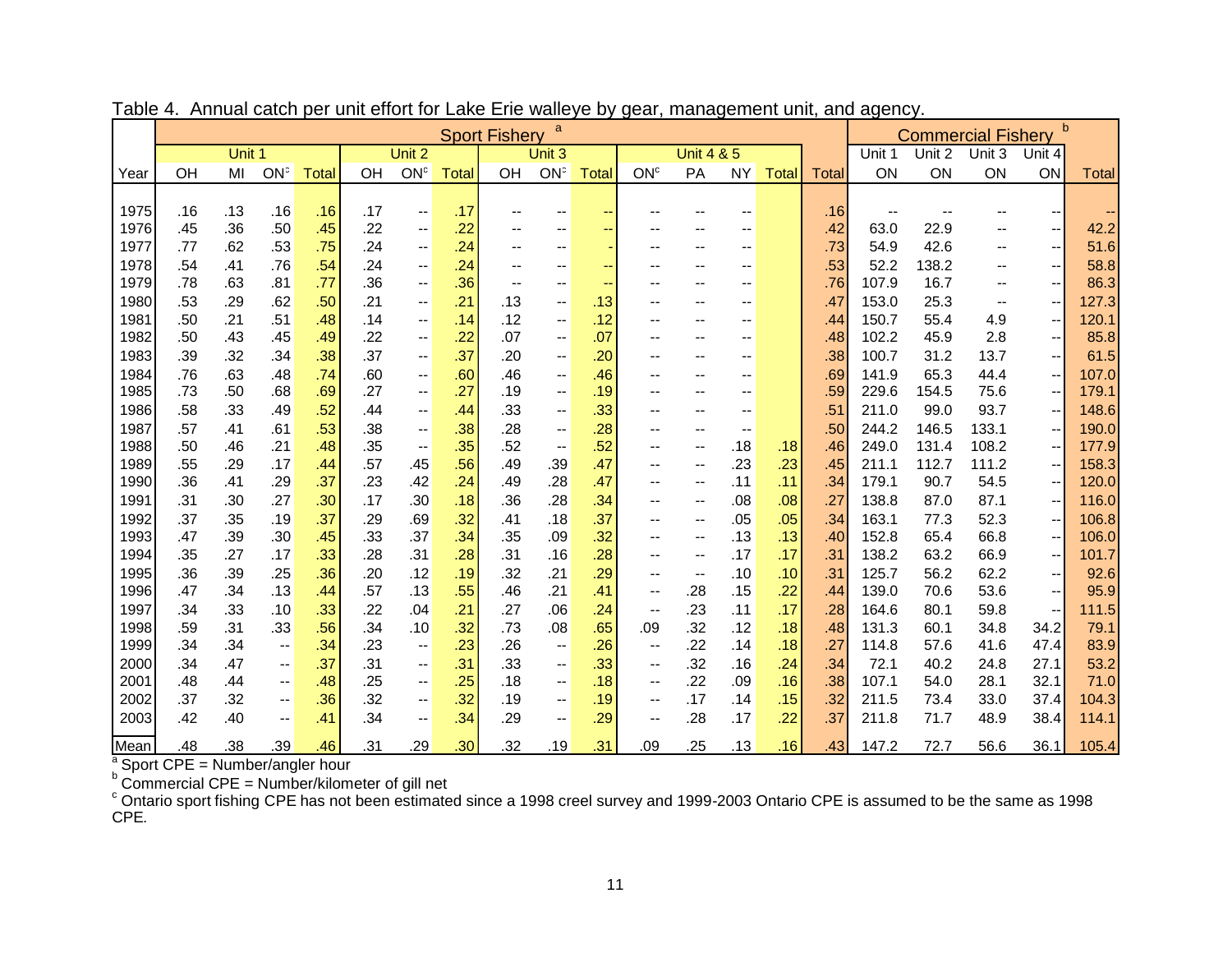|                |                | Comm'l         | Sport             |             |                          |                |                          |              |             | <b>All Gears</b> |  |  |
|----------------|----------------|----------------|-------------------|-------------|--------------------------|----------------|--------------------------|--------------|-------------|------------------|--|--|
| Unit           | Age            | <b>OMNR</b>    | OMNR <sup>a</sup> | <b>ODNR</b> | <b>MDNR</b>              | <b>NYDEC</b>   | PA                       | <b>Total</b> | <b>OMNR</b> | <b>Total</b>     |  |  |
| 1              | 1              | $\mathbf 0$    |                   | $\mathbf 0$ | 0                        |                | --                       | $\mathbf{0}$ | 0           | $\mathbf{0}$     |  |  |
|                | 2              | 284,111        |                   | 130,335     | 21,664                   |                | --                       | 151,999      | 284,111     | 436,110          |  |  |
|                | 3              | 115,229        |                   | 36,572      | 7,013                    |                | --                       | 43,585       | 115,229     | 158,814          |  |  |
|                | 4              | 366,956        |                   | 287,612     | 73,324                   |                | --                       | 360,936      | 366,956     | 727,892          |  |  |
|                | 5              | 101,373        |                   | 95,779      | 10,781                   |                | --                       | 106,560      | 101,373     | 207,933          |  |  |
|                | 6              | 32,174         |                   | 26,116      | 4,577                    |                | --                       | 30,693       | 32,174      | 62,867           |  |  |
|                | $7+$           | 47,850         |                   | 138,291     | 11,493                   |                | $-$                      | 149,784      | 47,850      | 197,634          |  |  |
|                | Total          | 947,693        | 34,000            | 714,705     | 128,852                  | -−             | $\overline{\phantom{a}}$ | 877,557      | 981,693     | 1,825,250        |  |  |
| $\overline{2}$ | 1              | 0              |                   | $\mathbf 0$ |                          |                | --                       | $\Omega$     | 0           | $\mathbf{0}$     |  |  |
|                | $\overline{2}$ | 64,132         |                   | 58,307      |                          |                | $\overline{a}$           | 58,307       | 64,132      | 122,439          |  |  |
|                | 3              | 36,079         |                   | 9,689       |                          |                | --                       | 9,689        | 36,079      | 45,768           |  |  |
|                | 4              | 84,043         |                   | 86,758      |                          |                | --                       | 86,758       | 84,043      | 170,801          |  |  |
|                | 5              | 45,236         |                   | 27,983      |                          |                | --                       | 27,983       | 45,236      | 73,219           |  |  |
|                | 6              | 16,726         |                   | 6,502       |                          |                | --                       | 6,502        | 16,726      | 23,228           |  |  |
|                | $7+$           | 36.870         |                   | 42.506      |                          |                |                          | 42.506       | 36.870      | 79,376           |  |  |
|                | Total          | 283,086        | 5,000             | 231,745     | --                       |                |                          | 236,745      | 288,086     | 519,831          |  |  |
| 3              | 1              | 0              |                   | $\mathbf 0$ |                          |                | -−                       | $\mathbf{0}$ | 0           | 0                |  |  |
|                | 2              | 27,833         |                   | 7,652       |                          |                | --                       | 7,652        | 27,833      | 35,485           |  |  |
|                | 3              | 4,545          |                   | 1,243       |                          |                | --                       | 1,243        | 4,545       | 5,788            |  |  |
|                | 4              | 52,982         |                   | 31,286      |                          |                | --                       | 31,286       | 52,982      | 84,268           |  |  |
|                | 5              | 17,907         |                   | 5,454       |                          |                | $-$                      | 5,454        | 17,907      | 23,361           |  |  |
|                | 6              | 15,216         |                   | 935         |                          |                | --                       | 935          | 15,216      | 16,151           |  |  |
|                | $7+$           | 63,752         |                   | 21,668      |                          |                |                          | 21,668       | 63,752      | 85,420           |  |  |
|                | Total          | 182,235        | 5,000             | 68,238      | $\overline{\phantom{a}}$ | Ξ.             | --                       | 73,238       | 187,235     | 255,473          |  |  |
| 4              | 1              | $\overline{0}$ |                   |             |                          | $\pmb{0}$      | 2,905                    | 2,905        | 0           | 2,905            |  |  |
|                | 2              | 746            |                   |             |                          | 0              | 1,453                    | 1,453        | 746         | 2,199            |  |  |
|                | 3              | 213            |                   |             |                          | $\overline{0}$ | 1,453                    | 1,453        | 213         | 1,666            |  |  |
|                | 4              | 2,470          |                   |             |                          | 2,968          | 4,358                    | 7,326        | 2,470       | 9,796            |  |  |
|                | 5              | 3,011          |                   |             |                          | 7183           | 4,358                    | 11,541       | 3,011       | 14,552           |  |  |
|                | 6              | 1,288          |                   |             | ۵.                       | 0              | 1,453                    | 1,453        | 1,288       | 2,741            |  |  |
|                | $7+$           | 5,964          |                   |             | $\ddot{ }$               | 17,329         | 27,601                   | 44,930       | 5,964       | 50,894           |  |  |
|                | Total          | 13,692         | 19,000            |             | --                       | 27,480         | 43,581                   | 90,061       | 32,692      | 103,753          |  |  |
| All            | 1              | $\mathbf 0$    |                   | $\mathbf 0$ | $\boldsymbol{0}$         | $\mathbf 0$    | 2,905                    | 2,905        | 0           | 2,905            |  |  |
|                | 2              | 376,822        |                   | 196,294     | 21,664                   | 0              | 1,453                    | 219,411      | 376,822     | 596,233          |  |  |
|                | 3              | 156,066        |                   | 47,504      | 7,013                    | $\overline{0}$ | 1,453                    | 55,970       | 156,066     | 212,036          |  |  |
|                | 4              | 506,451        |                   | 405,656     | 73,324                   | 2,968          | 4,358                    | 486,306      | 506,451     | 992,757          |  |  |
|                | 5              | 167,527        |                   | 129,216     | 10,781                   | 7,183          | 4,358                    | 151,538      | 167,527     | 319,065          |  |  |
|                | 6              | 65,404         |                   | 33,553      | 4,577                    | 0              | 1,453                    | 39,583       | 65,404      | 104,987          |  |  |
|                | 7+             | 154,436        |                   | 202,465     | 11,493                   | 17,329         | 27,601                   | 258,888      | 154,436     | 413,324          |  |  |
|                | Total          | 1,426,706      | 63,000            | 1,014,688   | 128,852                  | 27,480         | 43,581                   | 1,277,601    | 1,489,706   | 2,704,307        |  |  |

Table 5. Catch at age of walleye harvest by management unit, gear, and agency in Lake Erie during 2003. Units 4 and 5 are combined in Unit 4.

Total 1,426,706 63,000 1,014,688 128,852 27,480 43,581 1,277,601 1,489,706 2,704,307 <sup>a</sup> Ontario sport harvest values are estimated from a 1998 creel survey, these values are used to determine Ontario's total walleye harvest, but are not used in catch-at-age analysis.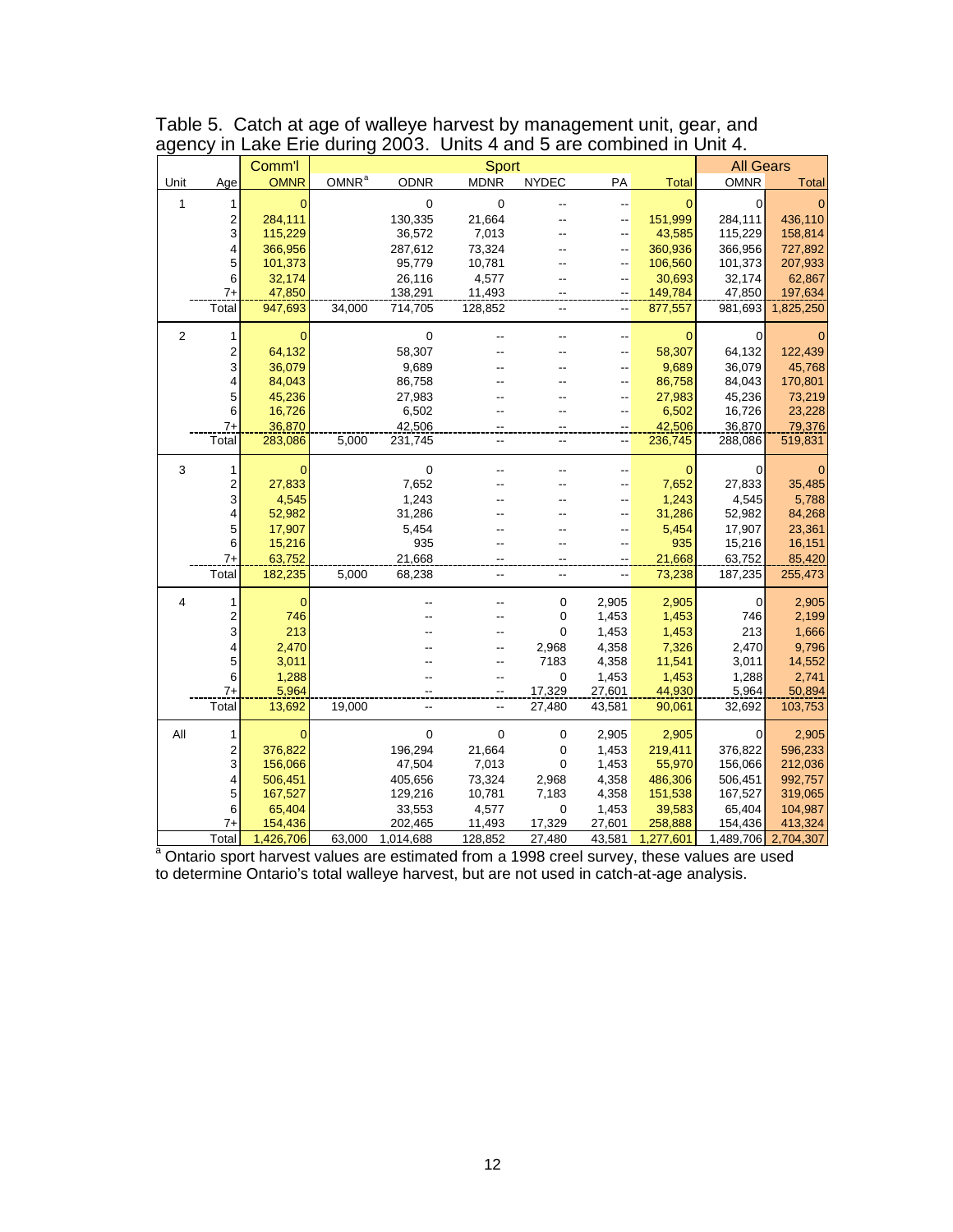Table 6. Percent age composition of walleye harvested by management unit, gear, and agency in Lake Erie during 2003. Units 4 and 5 are combined in Unit  $4.$ 

|                  |                                                                                                                                                                  | Commercial                                                                                                                                                        |                                |                                                                                                                           | <b>All Gears</b>                                            |                                                                                              |                                                                                                           |                                                                                                                                                                          |                         |
|------------------|------------------------------------------------------------------------------------------------------------------------------------------------------------------|-------------------------------------------------------------------------------------------------------------------------------------------------------------------|--------------------------------|---------------------------------------------------------------------------------------------------------------------------|-------------------------------------------------------------|----------------------------------------------------------------------------------------------|-----------------------------------------------------------------------------------------------------------|--------------------------------------------------------------------------------------------------------------------------------------------------------------------------|-------------------------|
| Unit             | Age                                                                                                                                                              | <b>OMNR</b>                                                                                                                                                       | <b>OMNR</b>                    | <b>ODNR</b>                                                                                                               | Sport<br><b>MDNR</b>                                        | <b>NYDEC</b>                                                                                 | PA                                                                                                        | <b>Total</b>                                                                                                                                                             | <b>Total</b>            |
| 1                | 1                                                                                                                                                                | 0.0                                                                                                                                                               |                                | $0.0\,$                                                                                                                   | 0.0                                                         |                                                                                              | --                                                                                                        | 0.0                                                                                                                                                                      | 0.0                     |
|                  | $\overline{\mathbf{c}}$                                                                                                                                          | 30.0                                                                                                                                                              |                                | 18.2                                                                                                                      | 16.8                                                        |                                                                                              | --                                                                                                        | 18.0                                                                                                                                                                     | 24.3                    |
|                  | 3                                                                                                                                                                | 12.2                                                                                                                                                              |                                | 5.1                                                                                                                       | 5.4                                                         |                                                                                              | --                                                                                                        | 5.2                                                                                                                                                                      | 8.9                     |
|                  | 4                                                                                                                                                                | 38.7                                                                                                                                                              |                                | 40.2                                                                                                                      | 56.9                                                        |                                                                                              | --                                                                                                        | 42.8                                                                                                                                                                     | 40.6                    |
|                  | 5                                                                                                                                                                | 10.7                                                                                                                                                              |                                | 13.4                                                                                                                      | 8.4                                                         |                                                                                              | --                                                                                                        | 12.6                                                                                                                                                                     | 11.6                    |
|                  | 6<br>$7+$                                                                                                                                                        | 3.4<br>5.0                                                                                                                                                        |                                | 3.7<br>19.3                                                                                                               | 3.6<br>8.9                                                  |                                                                                              |                                                                                                           | 3.6<br>17.8                                                                                                                                                              | 3.5                     |
|                  | Total                                                                                                                                                            | 100                                                                                                                                                               | --                             | 100                                                                                                                       | 100                                                         |                                                                                              | --                                                                                                        | 100                                                                                                                                                                      | 11.0<br>100             |
|                  |                                                                                                                                                                  |                                                                                                                                                                   |                                |                                                                                                                           |                                                             |                                                                                              |                                                                                                           |                                                                                                                                                                          |                         |
| $\boldsymbol{2}$ | 1                                                                                                                                                                | 0.0                                                                                                                                                               |                                | 0.0                                                                                                                       |                                                             |                                                                                              | --                                                                                                        | 0.0                                                                                                                                                                      | 0.0                     |
|                  | 2                                                                                                                                                                | 22.7                                                                                                                                                              |                                | 25.2                                                                                                                      |                                                             |                                                                                              | --                                                                                                        | 25.2                                                                                                                                                                     | 23.8                    |
|                  | 3                                                                                                                                                                | 12.7                                                                                                                                                              |                                | 4.2                                                                                                                       |                                                             |                                                                                              | --                                                                                                        | 4.2                                                                                                                                                                      | 8.9                     |
|                  | 4                                                                                                                                                                | 29.7                                                                                                                                                              |                                | 37.4                                                                                                                      |                                                             |                                                                                              | --                                                                                                        | 37.4                                                                                                                                                                     | 33.2                    |
|                  |                                                                                                                                                                  |                                                                                                                                                                   |                                |                                                                                                                           |                                                             |                                                                                              |                                                                                                           |                                                                                                                                                                          | 14.2                    |
|                  |                                                                                                                                                                  |                                                                                                                                                                   |                                |                                                                                                                           |                                                             |                                                                                              |                                                                                                           |                                                                                                                                                                          | 4.5                     |
|                  |                                                                                                                                                                  |                                                                                                                                                                   |                                |                                                                                                                           |                                                             |                                                                                              |                                                                                                           |                                                                                                                                                                          | 15.4<br>100             |
|                  |                                                                                                                                                                  |                                                                                                                                                                   |                                |                                                                                                                           |                                                             |                                                                                              |                                                                                                           |                                                                                                                                                                          |                         |
| 3                | 1                                                                                                                                                                | 0.0                                                                                                                                                               |                                | $0.0\,$                                                                                                                   |                                                             |                                                                                              | --                                                                                                        | 0.0                                                                                                                                                                      | 0.0                     |
|                  | $\overline{c}$                                                                                                                                                   | 15.3                                                                                                                                                              |                                | 11.2                                                                                                                      |                                                             |                                                                                              | --                                                                                                        | 11.2                                                                                                                                                                     | 14.2                    |
|                  |                                                                                                                                                                  |                                                                                                                                                                   |                                |                                                                                                                           |                                                             |                                                                                              |                                                                                                           |                                                                                                                                                                          | 2.3                     |
|                  |                                                                                                                                                                  |                                                                                                                                                                   |                                |                                                                                                                           |                                                             |                                                                                              | --                                                                                                        |                                                                                                                                                                          | 33.6                    |
|                  |                                                                                                                                                                  |                                                                                                                                                                   |                                |                                                                                                                           |                                                             |                                                                                              |                                                                                                           |                                                                                                                                                                          | 9.3                     |
|                  |                                                                                                                                                                  |                                                                                                                                                                   |                                |                                                                                                                           |                                                             |                                                                                              | --                                                                                                        |                                                                                                                                                                          | 6.4                     |
|                  |                                                                                                                                                                  |                                                                                                                                                                   |                                |                                                                                                                           |                                                             |                                                                                              |                                                                                                           |                                                                                                                                                                          | 100                     |
|                  |                                                                                                                                                                  |                                                                                                                                                                   |                                |                                                                                                                           |                                                             |                                                                                              |                                                                                                           |                                                                                                                                                                          |                         |
| 4                | 1                                                                                                                                                                | 0.0                                                                                                                                                               |                                |                                                                                                                           | --                                                          | 0.0                                                                                          | 6.7                                                                                                       | 4.1                                                                                                                                                                      | 3.4                     |
|                  | $\overline{\mathbf{c}}$                                                                                                                                          | 5.4                                                                                                                                                               |                                |                                                                                                                           |                                                             | 0.0                                                                                          | 3.3                                                                                                       | 2.0                                                                                                                                                                      | 2.6                     |
|                  |                                                                                                                                                                  |                                                                                                                                                                   |                                |                                                                                                                           |                                                             |                                                                                              |                                                                                                           |                                                                                                                                                                          | 2.0                     |
|                  |                                                                                                                                                                  |                                                                                                                                                                   |                                |                                                                                                                           |                                                             |                                                                                              |                                                                                                           |                                                                                                                                                                          | 11.6                    |
|                  |                                                                                                                                                                  |                                                                                                                                                                   |                                |                                                                                                                           | --                                                          |                                                                                              |                                                                                                           |                                                                                                                                                                          | 17.2                    |
|                  |                                                                                                                                                                  |                                                                                                                                                                   |                                |                                                                                                                           | --                                                          |                                                                                              |                                                                                                           |                                                                                                                                                                          | 3.2                     |
|                  |                                                                                                                                                                  |                                                                                                                                                                   |                                |                                                                                                                           |                                                             |                                                                                              |                                                                                                           |                                                                                                                                                                          | 60.0<br>$\frac{1}{100}$ |
|                  |                                                                                                                                                                  |                                                                                                                                                                   |                                |                                                                                                                           |                                                             |                                                                                              |                                                                                                           |                                                                                                                                                                          |                         |
| All              | 1                                                                                                                                                                | 0.0                                                                                                                                                               |                                | 0.0                                                                                                                       | 0.0                                                         | 0.0                                                                                          | 6.7                                                                                                       | 0.2                                                                                                                                                                      | 0.1                     |
|                  | $\overline{c}$                                                                                                                                                   | 26.4                                                                                                                                                              |                                | 19.3                                                                                                                      | 16.8                                                        | 0.0                                                                                          |                                                                                                           |                                                                                                                                                                          | 22.6                    |
|                  |                                                                                                                                                                  |                                                                                                                                                                   |                                |                                                                                                                           |                                                             |                                                                                              |                                                                                                           |                                                                                                                                                                          | 8.0                     |
|                  |                                                                                                                                                                  |                                                                                                                                                                   |                                |                                                                                                                           |                                                             |                                                                                              |                                                                                                           |                                                                                                                                                                          | 37.6                    |
|                  |                                                                                                                                                                  |                                                                                                                                                                   |                                |                                                                                                                           |                                                             |                                                                                              |                                                                                                           |                                                                                                                                                                          | 12.1                    |
|                  |                                                                                                                                                                  |                                                                                                                                                                   |                                |                                                                                                                           |                                                             |                                                                                              |                                                                                                           |                                                                                                                                                                          | 4.0<br>15.6             |
|                  |                                                                                                                                                                  |                                                                                                                                                                   | $-$                            |                                                                                                                           |                                                             |                                                                                              |                                                                                                           |                                                                                                                                                                          | 100                     |
|                  | 5<br>6<br>$7+$<br>Total<br>3<br>4<br>5<br>$\,6$<br>$7+$<br>Total<br>3<br>$\overline{\mathbf{4}}$<br>5<br>6<br>$7+$<br>Total<br>3<br>4<br>5<br>6<br>$7+$<br>Total | 16.0<br>5.9<br>13.0<br>100<br>2.5<br>29.1<br>9.8<br>8.3<br>35.0<br>100<br>1.6<br>18.0<br>22.0<br>9.4<br>43.6<br>100<br>10.9<br>35.5<br>11.7<br>4.6<br>10.8<br>100 | --<br>$\overline{\phantom{a}}$ | 12.1<br>2.8<br>18.3<br>100<br>1.8<br>45.8<br>8.0<br>1.4<br>31.8<br>100<br>--<br>4.7<br>40.0<br>12.7<br>3.3<br>20.0<br>100 | $-$<br>$-$<br>--<br>5.4<br>56.9<br>8.4<br>3.6<br>8.9<br>100 | --<br>0.0<br>10.8<br>26.1<br>0.0<br>63.1<br>100<br>0.0<br>10.8<br>26.1<br>0.0<br>63.1<br>100 | --<br>--<br>3.3<br>10.0<br>10.0<br>3.3<br>63.3<br>100<br>3.3<br>3.3<br>10.0<br>10.0<br>3.3<br>63.3<br>100 | 12.1<br>2.8<br>18.3<br>100<br>1.8<br>45.8<br>8.0<br>1.4<br>31.8<br>100<br>2.0<br>10.3<br>16.2<br>2.0<br>63.2<br>100<br>18.1<br>4.6<br>40.0<br>12.5<br>3.3<br>21.3<br>100 | 34.1                    |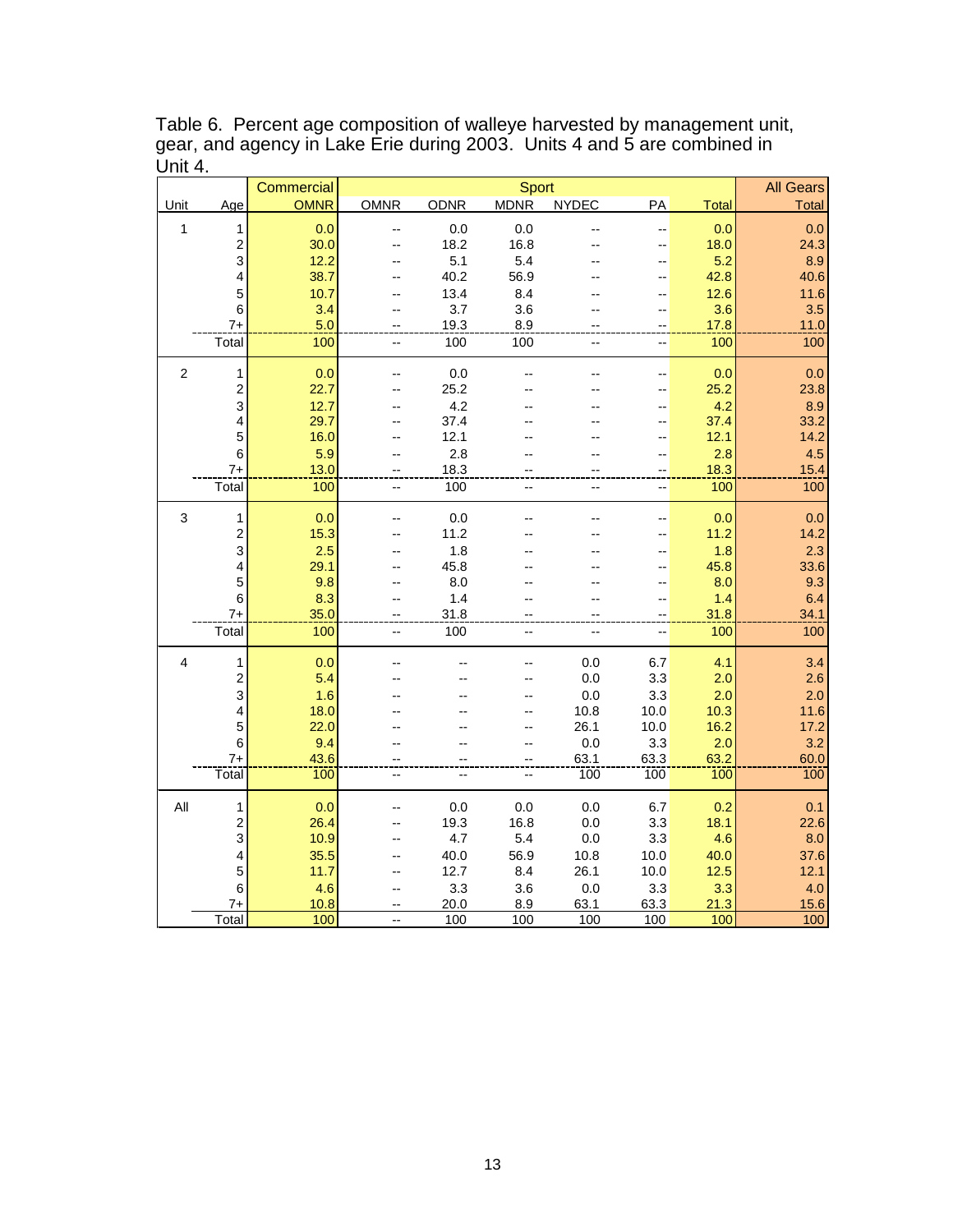|      | <b>Sport Fishery</b> |        |                                       |       |      |                                               |       |                                       |                          |                          |                                       |                          |                          | <b>Commercial Fishery</b> |              |      |                             |                          |                          |              |
|------|----------------------|--------|---------------------------------------|-------|------|-----------------------------------------------|-------|---------------------------------------|--------------------------|--------------------------|---------------------------------------|--------------------------|--------------------------|---------------------------|--------------|------|-----------------------------|--------------------------|--------------------------|--------------|
|      |                      | Unit 1 |                                       |       |      | Unit 2                                        |       |                                       | Unit 3                   |                          |                                       | <b>Unit 4 &amp; 5</b>    |                          |                           |              |      | Unit 1 Unit 2 Unit 3 Unit 4 |                          |                          |              |
| Year | OH                   | MI     | ON                                    | Total | OH   | ON                                            | Total | OH                                    | ON                       | Total                    | <b>ON</b>                             | PA                       |                          | NY Total                  | <b>Total</b> | ON   | ON                          | ON                       | <b>ON</b>                | <b>Total</b> |
|      |                      |        |                                       |       |      |                                               |       |                                       |                          |                          |                                       |                          |                          |                           |              |      |                             |                          |                          |              |
| 75   | 2.53                 | 2.53   | 3.26                                  | 2.59  | 1.53 | $\overline{\phantom{a}}$                      | 1.53  | $\overline{\phantom{a}}$              |                          | $\sim$ $\sim$            |                                       |                          |                          | --                        | 2.48         |      |                             |                          | $\overline{\phantom{m}}$ |              |
| 76   | 2.49                 | 2.49   | 2.35                                  | 2.48  | 2.05 | $\overline{\phantom{a}}$                      | 2.05  | $-$                                   | $-$                      | $\overline{\phantom{a}}$ |                                       | --                       | $-$                      | --                        | 2.46         | 1.51 | 1.51                        | $-$                      | $\overline{\phantom{a}}$ | 1.51         |
| 77   | 3.29                 | 3.29   | 2.64                                  | 3.27  | 2.44 | $-$                                           | 2.44  | $\overline{\phantom{a}}$              | $-$                      | $\sim$ $\sim$            | $-$                                   | $-$                      | $-$                      | $\overline{\phantom{a}}$  | 3.26         | 2.74 | 2.74                        | $-$                      | $\overline{\phantom{m}}$ | 2.74         |
| 78   | 3.50                 | 3.62   | 3.07                                  | 3.48  | 3.33 | $-$                                           | 3.33  | $-$                                   | $-$                      | $\sim$ $\sim$            |                                       |                          | $-$                      | $\sim$                    | 3.48         | 2.69 | 2.69                        | $-$                      | $\overline{\phantom{m}}$ | 2.69         |
| 79   | 2.71                 | 2.71   | 2.67                                  | 2.71  | 2.29 | $\overline{\phantom{a}}$                      | 2.29  | $\hspace{0.05cm}$ – $\hspace{0.05cm}$ |                          | $\overline{\phantom{a}}$ |                                       | $-1$                     | $\overline{\phantom{a}}$ | $\overline{\phantom{a}}$  | 2.70         | 2.83 | 2.83                        |                          | $\overline{\phantom{m}}$ | 2.83         |
| 80   | 3.00                 | 3.00   | 2.84                                  | 3.00  | 2.92 | $\overline{\phantom{a}}$                      | 2.92  | 2.65                                  | $\overline{\phantom{a}}$ | 2.65                     | $\overline{\phantom{a}}$              | $\overline{\phantom{a}}$ | $\overline{\phantom{m}}$ | --                        | 2.99         | 2.96 | 2.96                        | $\overline{\phantom{m}}$ | $\overline{\phantom{m}}$ | 2.96         |
| 81   | 3.61                 | 2.97   | 3.47                                  | 3.59  | 2.62 | $\mathord{\hspace{1pt}\text{--}\hspace{1pt}}$ | 2.62  | 2.72                                  | $\overline{\phantom{a}}$ | 2.72                     | $\overline{\phantom{a}}$              | $\overline{\phantom{a}}$ | $\overline{\phantom{a}}$ | $\rightarrow$             | 3.56         | 3    | 3.00                        | 2.99                     | $\overline{\phantom{m}}$ | 3.00         |
| 82   | 3.25                 | 3.25   | 2.76                                  | 3.24  | 2.58 | $\overline{\phantom{a}}$                      | 2.58  | 2.51                                  | $\overline{\phantom{a}}$ | 2.51                     |                                       | $- -$                    | $\overline{\phantom{m}}$ | $\rightarrow$             | 3.23         | 2.81 | 2.81                        | 2.81                     | $\overline{\phantom{m}}$ | 2.81         |
| 83   | 3.03                 | 3.03   | 3.17                                  | 3.03  | 2.25 | $\overline{\phantom{a}}$                      | 2.25  | 2.07                                  | $\overline{\phantom{a}}$ | 2.07                     |                                       | --                       | $\overline{\phantom{m}}$ | $\rightarrow$             | 2.94         | 3.47 | 3.47                        | 3.47                     | $\overline{\phantom{a}}$ | 3.47         |
| 84   | 2.64                 | 2.64   | 2.90                                  | 2.64  | 2.61 | $\mathord{\hspace{1pt}\text{--}\hspace{1pt}}$ | 2.61  | 2.68                                  | $\overline{\phantom{a}}$ | 2.68                     | $\overline{\phantom{a}}$              | $\overline{\phantom{m}}$ | $-$                      | $\rightarrow$             | 2.64         | 2.89 | 2.89                        | 2.89                     | $\overline{\phantom{a}}$ | 2.89         |
| 85   | 3.36                 | 3.36   | 3.17                                  | 3.36  | 3.24 | $-$                                           | 3.24  | 3.58                                  |                          | 3.58                     |                                       |                          |                          | $\sim$                    | 3.35         | 3.04 | 3.04                        | 3.04                     | $\overline{\phantom{a}}$ | 3.04         |
| 86   | 3.73                 | 3.61   | 3.54                                  | 3.71  | 3.69 | $\overline{\phantom{a}}$                      | 3.69  | 4.08                                  | $\overline{\phantom{m}}$ | 4.08                     |                                       | $-$                      | $-$                      | $\overline{\phantom{a}}$  | 3.72         | 3.61 | 3.70                        | 4.22                     | $\overline{\phantom{a}}$ | 3.71         |
| 87   | 3.83                 | 3.32   | 3.78                                  | 3.73  | 3.68 | $\overline{\phantom{a}}$                      | 3.68  | 4.10                                  | $\overline{\phantom{a}}$ | 4.10                     | $- -$                                 | $- -$                    | $\overline{\phantom{m}}$ | $\overline{\phantom{a}}$  | 3.73         | 3.71 | 3.47                        | 3.40                     | $\overline{\phantom{a}}$ | 3.61         |
| 88   | 3.97                 | 3.43   | 4.58                                  | 3.78  | 3.81 | $\qquad \qquad -$                             | 3.81  | 5.37                                  | $-$                      | 5.37                     | $-$                                   | $\overline{\phantom{a}}$ | 4.87                     | 4.87                      | 3.93         | 3.27 | 3.15                        | 3.89                     | $\overline{\phantom{a}}$ | 3.32         |
| 89   | 4.48                 | 3.75   | 4.29                                  | 4.28  | 4.65 | 4.29                                          | 4.64  | 5.13                                  | 4.29                     | 5.00                     |                                       | $\qquad \qquad -$        | 5.59                     | 5.59                      | 4.44         | 3.49 | 3.51                        | 4.22                     | $\overline{\phantom{a}}$ | 3.60         |
| 90   | 4.44                 | 4.64   | 5.00                                  | 4.52  | 5.31 | 5.41                                          | 5.31  | 6.41                                  | 5.41                     | 6.36                     | $\qquad \qquad \qquad \qquad$         | --                       | 5.70                     | 5.70                      | 4.90         | 3.91 | 3.90                        | 4.60                     | $\overline{\phantom{m}}$ | 3.99         |
| 91   | 4.91                 | 5.29   | 5.01                                  | 4.95  | 6.22 | 6.03                                          | 6.20  | 6.70                                  | 5.91                     | 6.58                     | $\qquad \qquad -$                     | $\overline{\phantom{a}}$ | 6.36                     | 6.36                      | 5.41         | 4.21 | 4.63                        | 5.14                     | $\overline{\phantom{a}}$ | 4.41         |
| 92   | 4.60                 | 3.49   | 3.45                                  | 4.43  | 4.89 | 6.72                                          | 5.15  | 5.67                                  | 6.42                     | 5.73                     | $\overline{\phantom{a}}$              | $\overline{\phantom{a}}$ | 6.35                     | 6.35                      | 4.71         | 4.03 | 4.23                        | 5.49                     | $\overline{\phantom{m}}$ | 4.27         |
| 93   | 4.60                 | 4.41   | 4.09                                  | 4.57  | 5.79 | 6.45                                          | 5.83  | 5.98                                  | 6.17                     | 5.99                     | $\overline{\phantom{a}}$              | --                       | 6.15                     | 6.15                      | 4.96         | 3.64 | 4.38                        | 5.21                     | $\overline{\phantom{a}}$ | 4.00         |
| 94   | 4.53                 | 4.19   | 5.84                                  | 4.49  | 5.38 | 6.41                                          | 5.45  | 6.22                                  | 6.85                     | 6.28                     | $\overline{\phantom{a}}$              | --                       | 6.49                     | 6.49                      | 4.93         | 3.65 | 4.36                        | 5.60                     | --                       | 4.03         |
| 95   | 4.04                 | 3.55   | 4.74                                  | 4.02  | 6.07 | 7.29                                          | 6.12  | 6.08                                  | 7.17                     | 6.33                     | $-$                                   | $\qquad \qquad -$        | 6.80                     | 6.80                      | 4.48         | 3.38 | 4.63                        | 5.92                     | $\overline{\phantom{a}}$ | 3.94         |
| 96   | 3.98                 | 3.46   | 4.31                                  | 3.93  | 4.22 | 7.22                                          | 4.26  | 6.06                                  | 7.57                     | 6.22                     | $\qquad \qquad \qquad \qquad$         | --                       | 6.47                     | 6.47                      | 4.35         | 3.57 | 3.36                        | 5.21                     | $\overline{\phantom{m}}$ | 3.73         |
| 97   | 4.21                 | 3.99   | 4.21                                  | 4.18  | 5.30 | 5.30                                          | 5.30  | 6.27                                  | 6.27                     | 6.22                     | $\qquad \qquad \qquad -$              | --                       | 6.25                     | 6.25                      | 4.67         | 3.87 | 3.68                        | 4.83                     | $\overline{\phantom{a}}$ | 3.96         |
| 98   | 3.74                 | 3.13   | 3.15                                  | 3.69  | 4.66 | 8.09                                          | 4.74  | 4.64                                  | 7.81                     | 4.69                     | 9.55                                  | $\overline{\phantom{a}}$ | 10.13                    | 9.92                      | 4.32         | 3.26 | 4.00                        | 5.26                     | 7.00                     | 3.72         |
| 99   | 3.72                 | 3.16   | 3.43                                  | 3.63  | 5.35 | 9.17                                          | 5.48  | 5.95                                  | 10.00                    | 6.18                     | 8.15                                  | $\overline{\phantom{a}}$ | 10.29                    | 9.32                      | 4.55         | 3.41 | 4.29                        | 5.28                     | 6.76                     | 3.81         |
| 00   | 3.94                 | 3.27   | $\overline{\phantom{a}}$              | 3.76  | 4.12 | $\overline{\phantom{a}}$                      | 4.12  | 6.36                                  | $\overline{\phantom{m}}$ | 6.36                     |                                       |                          | 9.75                     | 9.75                      | 4.55         | 3.69 | 4.67                        | 5.65                     | 6.46                     | 4.11         |
| 01   | 3.66                 | 3.02   | $\hspace{0.05cm}$ – $\hspace{0.05cm}$ | 3.57  | 4.09 | $\overline{\phantom{m}}$                      | 4.09  | 6.14                                  | $\overline{\phantom{m}}$ | 6.14                     | $\hspace{0.05cm}$ – $\hspace{0.05cm}$ | 7.70                     | 9.09                     | 8.01                      | 3.99         | 3.19 | 3.77                        | 5.52                     | 6.00                     | 3.57         |
| 02   | 3.80                 | 3.83   | $\overline{\phantom{a}}$              | 3.81  | 4.57 | $\overline{\phantom{a}}$                      | 4.57  | 5.46                                  | $\overline{\phantom{m}}$ | 5.46                     | $\overline{\phantom{m}}$              | 6.59                     | 8.05                     | 7.25                      | 4.21         | 3.22 | 3.50                        | 5.37                     | 5.80                     | 3.54         |
| 03   | 4.67                 | 4.16   | $\overline{\phantom{a}}$              | 4.59  | 4.67 | $\hspace{0.05cm}$ – $\hspace{0.05cm}$         | 4.67  | 5.87                                  | $\overline{\phantom{m}}$ | 5.87                     | $\overline{\phantom{a}}$              | 7.50                     | 10.01                    | 8.45                      | 4.95         | 3.68 | 4.36                        | 5.58                     | 6.59                     | 4.09         |
|      |                      |        |                                       |       |      |                                               |       |                                       |                          |                          |                                       |                          |                          |                           |              |      |                             |                          |                          |              |
| Mean | 3.73                 | 3.47   | 3.67                                  | 3.69  | 3.94 | 6.58                                          | 3.96  | 4.95                                  | 6.72                     | 4.97                     | 8.85                                  | 7.26                     | 7.40                     | 7.11                      | 3.93         | 3.31 | 3.55                        | 4.59                     | 6.44                     | 3.48         |

Table 7. Annual mean age (years) of Lake Erie walleye by gear, management unit, and agency.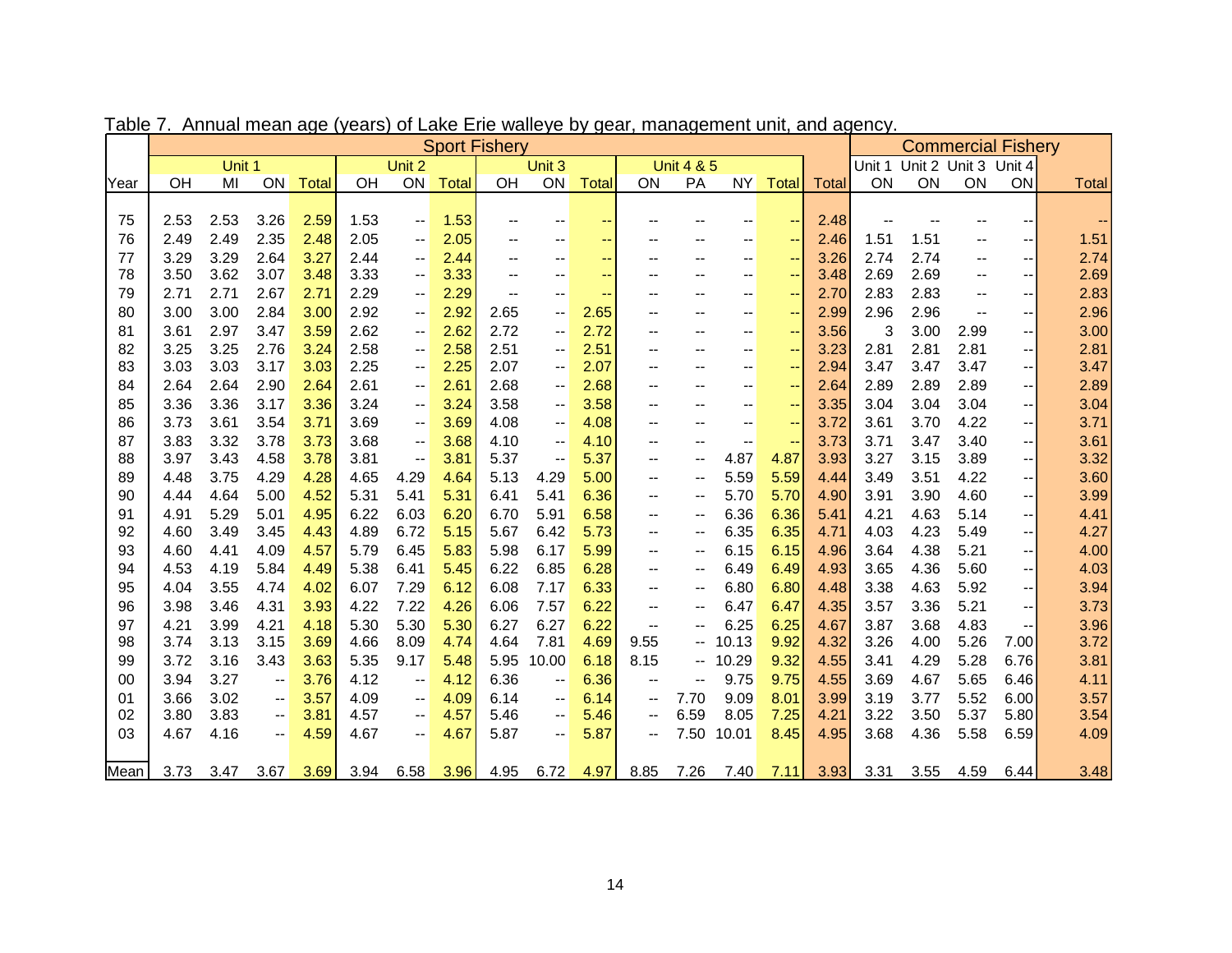Table 8. Estimated abundance at age, mean survival (S) and mean exploitation (U) for Lake Erie walleye, 1978 – 2003 from the 2004 catch-at-age analysis model in ADMB, M=0.32. West and central basin population modeled, east basin stock excluded. 2004 projected abundance of ages 3 to 7+ is based on survival from 2003, and projected 2004 age 2 abundance is based on regression of pooled trawl YOY data and ADMB age 2 abundance (see Table 9).

|      |                |            | Age                     |           |           |           |              |       |       |
|------|----------------|------------|-------------------------|-----------|-----------|-----------|--------------|-------|-------|
| Year | $\overline{2}$ | 3          | $\overline{\mathbf{4}}$ | 5         | 6         | $7+$      | <b>Total</b> | S     | U     |
| 1978 | 2,323,440      | 5,545,880  | 1,086,010               | 79,701    | 179,061   | 25,276    | 9,239,368    | 0.514 | 0.253 |
| 1979 | 16,767,300     | 1,488,330  | 2,717,540               | 529,146   | 38,834    | 99,609    | 21,640,759   | 0.455 | 0.324 |
| 1980 | 10,907,400     | 10,267,700 | 634,211                 | 1,147,970 | 223,526   | 58,733    | 23,239,540   | 0.532 | 0.231 |
| 1981 | 7,018,540      | 7,068,710  | 5,249,620               | 321,355   | 581,676   | 143,204   | 20,383,105   | 0.437 | 0.346 |
| 1982 | 11,704,400     | 4,231,270  | 2,874,250               | 2,111,660 | 129,265   | 292,008   | 21,342,853   | 0.484 | 0.288 |
| 1983 | 7,735,580      | 7,329,200  | 1,942,350               | 1,305,630 | 959,220   | 192,317   | 19,464,297   | 0.535 | 0.227 |
| 1984 | 48,728,600     | 5,016,420  | 3,791,950               | 989,715   | 665,276   | 587,784   | 59,779,745   | 0.524 | 0.241 |
| 1985 | 6,376,220      | 31,372,000 | 2,532,220               | 1,886,880 | 492,482   | 626,395   | 43,286,197   | 0.579 | 0.175 |
| 1986 | 18,052,600     | 4,262,190  | 17,687,900              | 1,416,300 | 1,055,350 | 627,719   | 43,102,059   | 0.547 | 0.213 |
| 1987 | 16,640,700     | 11,806,200 | 2,256,530               | 9,246,680 | 740,400   | 882,702   | 41,573,212   | 0.571 | 0.184 |
| 1988 | 44,277,100     | 11,062,700 | 6,564,070               | 1,241,730 | 5,088,310 | 896,594   | 69,130,504   | 0.558 | 0.200 |
| 1989 | 14,334,600     | 29,180,700 | 5,989,140               | 3,514,360 | 664,816   | 3,207,930 | 56,891,546   | 0.573 | 0.182 |
| 1990 | 11,014,900     | 9,541,950  | 16,292,900              | 3,309,510 | 1,941,980 | 2,152,600 | 44,253,840   | 0.601 | 0.148 |
| 1991 | 6,137,270      | 7,459,880  | 5,628,160               | 9,514,090 | 1,932,550 | 2,399,620 | 33,071,570   | 0.621 | 0.124 |
| 1992 | 12,839,200     | 4,203,610  | 4,571,330               | 3,409,990 | 5,764,400 | 2,636,060 | 33,424,590   | 0.594 | 0.157 |
| 1993 | 20,130,900     | 8,647,490  | 2,451,140               | 2,628,410 | 1,960,670 | 4,844,640 | 40,663,250   | 0.552 | 0.207 |
| 1994 | 3,453,360      | 13,186,100 | 4,661,970               | 1,293,940 | 1,387,520 | 3,629,400 | 27,612,290   | 0.558 | 0.200 |
| 1995 | 12,771,700     | 2,269,420  | 7,208,740               | 2,490,060 | 691,120   | 2,710,640 | 28,141,680   | 0.542 | 0.219 |
| 1996 | 14,292,500     | 8,296,670  | 1,203,740               | 3,719,430 | 1,284,770 | 1,781,770 | 30,578,880   | 0.482 | 0.292 |
| 1997 | 1,614,230      | 8,876,810  | 3,852,620               | 539,889   | 1,668,200 | 1,394,520 | 17,946,269   | 0.522 | 0.243 |
| 1998 | 14,390,700     | 1,033,660  | 4,510,320               | 1,900,350 | 266,307   | 1,524,760 | 23,626,097   | 0.469 | 0.306 |
| 1999 | 6,778,850      | 8,846,610  | 466,792                 | 1,961,000 | 826,236   | 796,090   | 19,675,578   | 0.505 | 0.263 |
| 2000 | 5,434,020      | 4,286,280  | 4,341,280               | 221,561   | 930,781   | 778,714   | 15,992,636   | 0.491 | 0.280 |
| 2001 | 16,525,200     | 3,398,920  | 2,034,790               | 1,991,340 | 101,630   | 792,604   | 24,844,484   | 0.537 | 0.224 |
| 2002 | 1,801,680      | 10,720,300 | 1,775,100               | 1,041,100 | 1,018,870 | 463,246   | 16,820,296   | 0.608 | 0.140 |
| 2003 | 18,938,700     | 1,224,360  | 6,413,620               | 1,049,170 | 615,339   | 878,277   | 29,119,466   | 0.590 | 0.161 |
| 2004 | 580,592        | 12,723,783 | 709,793                 | 3,660,939 | 598,893   | 857,886   | 19,131,885   |       |       |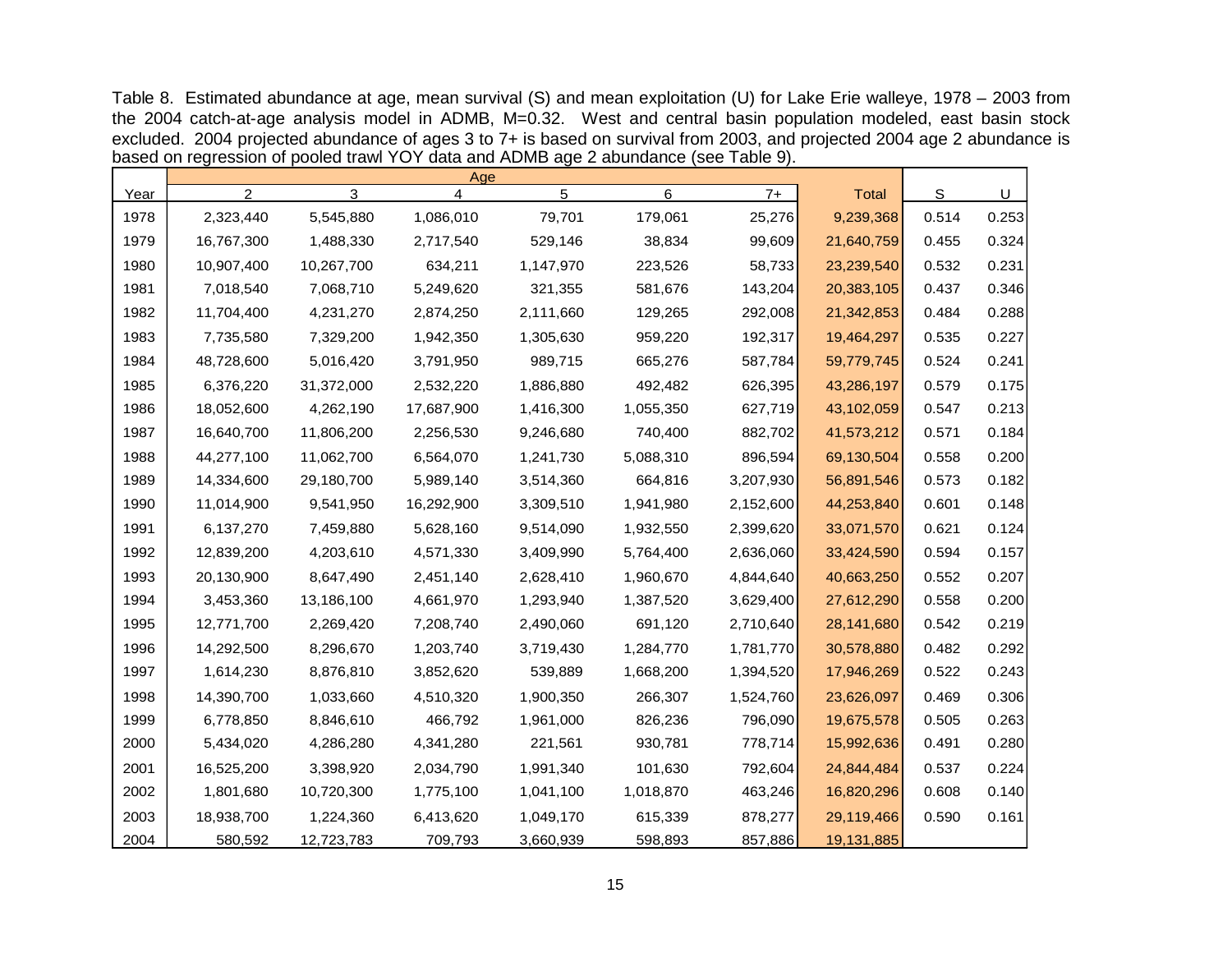Table 9. Data used to estimate the abundance of age 2 walleye by simple linear regression where Y=ADMB AGE 2 and X=Pooled ON-OH YOY Trawl. Values in bold are regression estimates and used for RAH projections 2004-2005, respectively. Regression statistics are given at the bottom of the page.

| Year of<br><b>Recruitment</b> | Year         | <b>Pooled ON</b><br>and OH | <b>LN Pooled</b><br>ON and OH | <b>ADMB AGE 2</b><br><b>Estimated</b><br>Age 2 walleye | <b>LN</b><br><b>Estimated</b><br>Age 2<br>walleye |
|-------------------------------|--------------|----------------------------|-------------------------------|--------------------------------------------------------|---------------------------------------------------|
| to fisheries                  | <b>Class</b> | <b>YOY Trawl</b>           | <b>YOY Trawl</b>              | (millions)                                             | (millions)                                        |
| 1989                          | 1987         | 9.22                       | 2.2210496                     | 14.335                                                 | 2.662676                                          |
| 1990                          | 1988         | 20.70                      | 3.0300371                     | 11.015                                                 | 2.399249                                          |
| 1991                          | 1989         | 5.60                       | 1.7227666                     | 6.137                                                  | 1.814380                                          |
| 1992                          | 1990         | 47.03                      | 3.8507219                     | 12.839                                                 | 2.552503                                          |
| 1993                          | 1991         | 68.02                      | 4.2198312                     | 20.131                                                 | 3.002256                                          |
| 1994                          | 1992         | 4.64                       | 1.5347144                     | 3.453                                                  | 1.239348                                          |
| 1995                          | 1993         | 97.78                      | 4.5827303                     | 12.772                                                 | 2.547232                                          |
| 1996                          | 1994         | 62.15                      | 4.1296152                     | 14.293                                                 | 2.659735                                          |
| 1997                          | 1995         | 2.67                       | 0.9809542                     | 1.614                                                  | 0.478858                                          |
| 1998                          | 1996         | 93.13                      | 4.5339642                     | 14.391                                                 | 2.666582                                          |
| 1999                          | 1997         | 24.75                      | 3.2088255                     | 6.779                                                  | 1.913807                                          |
| 2000                          | 1998         | 13.67                      | 2.6151305                     | 5.434                                                  | 1.692679                                          |
| 2001                          | 1999         | 58.14                      | 4.0627851                     | 16.525                                                 | 2.804886                                          |
| 2002                          | 2000         | 3.19                       | 1.1612740                     | 1.802                                                  | 0.588720                                          |
| 2003                          | 2001         | 31.16                      | 3.4392636                     | 18.939                                                 | 2.941207                                          |
| 2004                          | 2002         | 0.17                       | $-1.7487000$                  | 0.581 <sup>1</sup>                                     | $-0.543707$                                       |
| 2005                          | 2003         | 204.02                     | 5.3182229                     | 30.579 <sup>2</sup>                                    | 3.420310                                          |

<sup>1</sup>This regression estimate was used for 2004 age 2 projection.

<sup>2</sup>This regression estimate was used for 2005 age 2 projection.

Note: The regression equation, with standard errors in parentheses, was,

 $Y = 0.5609$  (0.0952)  $X + 0.4372$  (0.3094)

with n=15, F=34.7, p<0.0001 and an  $r^2$ =0.73. Both parameters were transformed by natural logarithm (LN).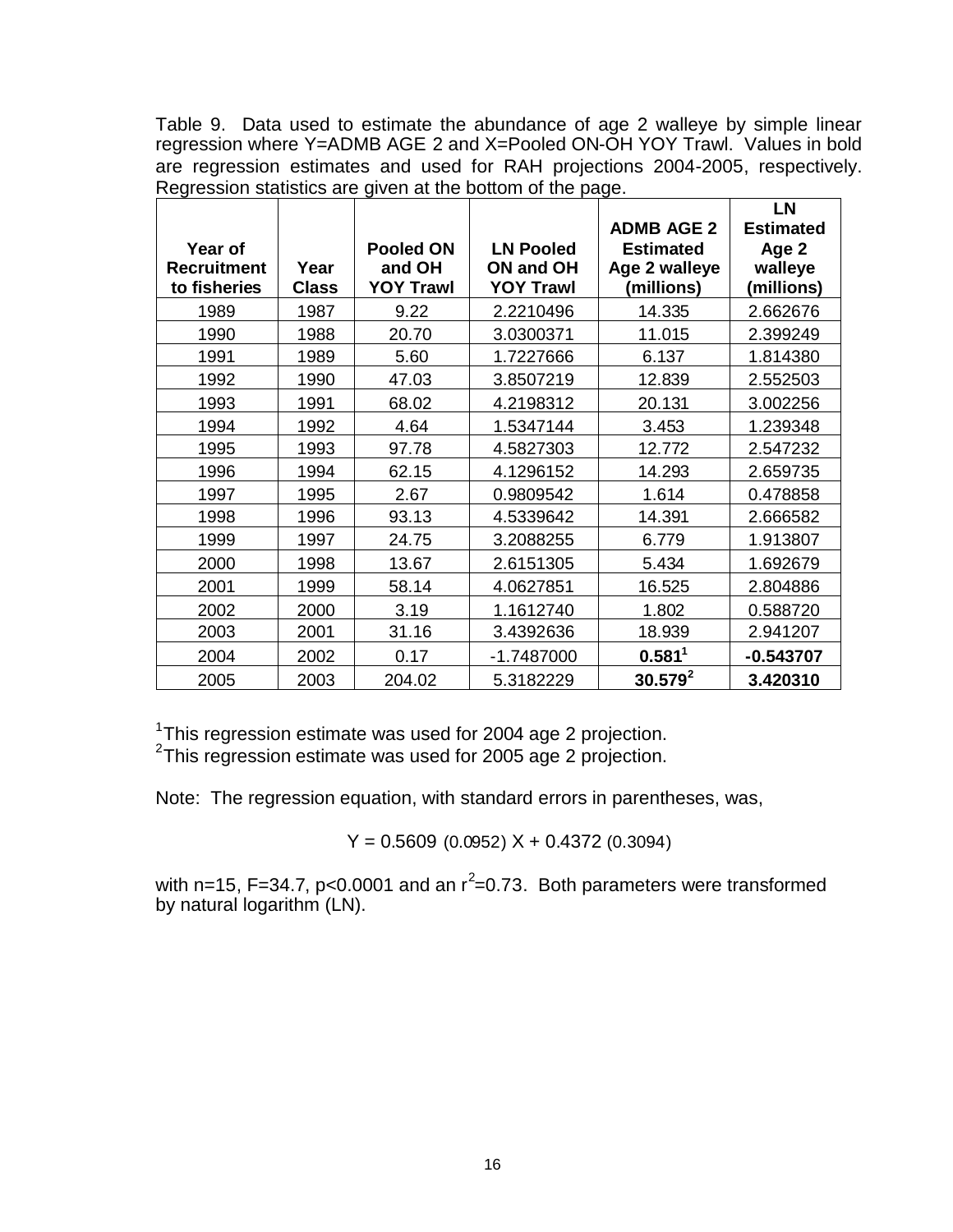Table 10. Walleye stock size in 2004, projected harvest in 2004, stock size in 2005, survival and exploitation as a function of fishing rates that range from 0 to 1. Input parameters are listed at the bottom of the table. East basin stock excluded. 2004 population estimate  $\pm 15%$  (one standard error). Age 2 recruitment estimates and standard errors are presented below table. Estimates of population size and related parameters assume M=0.32. Approximate historic fishing rates are listed for reference in table. Precise fishing rates are presented below table. Abundance estimates of mature walleye (age 4 and older) that correspond to historic strong year classes are presented below the table for reference.

| Reference                                                  |                                         | 2004 Stock Size 2004 Harvest |                                      | 2005 Stock                                                                     | 2005 Stock         | 2005 Stock                         |                                              |                       |
|------------------------------------------------------------|-----------------------------------------|------------------------------|--------------------------------------|--------------------------------------------------------------------------------|--------------------|------------------------------------|----------------------------------------------|-----------------------|
|                                                            | F                                       | $2+(x10^6)$                  | $(x 10^6)$                           | Size $2 + (x10^6)$                                                             | Size $3 + (x10^6)$ | <u>Size 4+</u> (x10 <sup>6</sup> ) | <b>Exploitation</b>                          | <b>Survival</b>       |
|                                                            | 0.00                                    | 19.132                       | 0.000                                | 44.471                                                                         | 13.893             | 13.471                             | 0.0%                                         | 72.6%                 |
|                                                            | 0.05                                    | 19.132                       | 0.750                                | 43.836                                                                         | 13.257             | 12.842                             | 3.9%                                         | 69.3%                 |
|                                                            | 0.10                                    | 19.132                       | 1.466                                | 43.230                                                                         | 12.652             | 12.243                             | 7.7%                                         | 66.1%                 |
| 2004 GLFC recom. approx.                                   | 0.15                                    | 19.132                       | 2.152                                | 42.653                                                                         | 12.074             | 11.672                             | 11.2%                                        | 63.1%                 |
| 2002 F <sub>full obs</sub> , F <sub>CPMS mean</sub> approx | 0.20                                    | 19.132                       | 2.807                                | 42.102                                                                         | 11.523             | 11.128                             | 14.7%                                        | 60.2%                 |
| 2003 $F_{\text{full obs}}$ approx                          | 0.25                                    | 19.132                       | 3.434                                | 41.576                                                                         | 10.997             | 10.608                             | 17.9%                                        | 57.5%                 |
|                                                            | 0.30                                    | 19.132                       | 4.033                                | 41.075                                                                         | 10.496             | 10.114                             | 21.1%                                        | 54.9%                 |
| 2001 $F_{\text{full obs}}$ , 2000 $F_{0.1}$ approx         | 0.35                                    | 19.132                       | 4.606                                | 40.597                                                                         | 10.018             | 9.642                              | 24.1%                                        | 52.4%                 |
|                                                            | 0.40                                    | 19.132                       | 5.155                                | 40.142                                                                         | 9.563              | 9.192                              | 26.9%                                        | 50.0%                 |
| 2000 F <sub>full obs</sub> approx                          | 0.45                                    | 19.132                       | 5.679                                | 39.707                                                                         | 9.128              | 8.763                              | 29.7%                                        | 47.7%                 |
|                                                            | 0.50                                    | 19.132                       | 6.181                                | 39.292                                                                         | 8.713              | 8.355                              | 32.3%                                        | 45.5%                 |
|                                                            | 0.55                                    | 19.132                       | 6.661                                | 38.897                                                                         | 8.318              | 7.965                              | 34.8%                                        | 43.5%                 |
|                                                            | 0.60                                    | 19.132                       | 7.120                                | 38.520                                                                         | 7.941              | 7.593                              | 37.2%                                        | 41.5%                 |
|                                                            | 0.65                                    | 19.132                       | 7.560                                | 38.160                                                                         | 7.581              | 7.239                              | 39.5%                                        | 39.6%                 |
|                                                            | 0.70                                    | 19.132                       | 7.981                                | 37.817                                                                         | 7.238              | 6.902                              | 41.7%                                        | 37.8%                 |
|                                                            | 0.75                                    | 19.132                       | 8.383                                | 37.490                                                                         | 6.911              | 6.580                              | 43.8%                                        | 36.1%                 |
|                                                            | 0.80                                    | 19.132                       | 8.769                                | 37.178                                                                         | 6.599              | 6.273                              | 45.8%                                        | 34.5%                 |
|                                                            | 0.85                                    | 19.132                       | 9.137                                | 36.880                                                                         | 6.301              | 5.981                              | 47.8%                                        | 32.9%                 |
|                                                            | 0.90                                    | 19.132                       | 9.491                                | 36.596                                                                         | 6.017              | 5.702                              | 49.6%                                        | 31.5%                 |
|                                                            | 0.95                                    | 19.132                       | 9.829                                | 36.325                                                                         | 5.746              | 5.436                              | 51.4%                                        | 30.0%                 |
|                                                            | 1.00                                    | 19.132                       | 10.153                               | 36.067                                                                         | 5.488              | 5.182                              | 53.1%                                        | 28.7%                 |
| F                                                          | <b>Historic Reference</b>               |                              | Age                                  | $S_{age}$ *                                                                    |                    |                                    | <b>Age 2 Recruitment Estimate (millions)</b> |                       |
| 0.206                                                      | 2002 F <sub>full</sub> observed         |                              | $\overline{2}$                       | 0.323                                                                          |                    | Year                               | <b>Abundance</b>                             | <b>Standard Error</b> |
| 0.241                                                      | 2003 F <sub>full</sub> observed         |                              | 3                                    | 0.938                                                                          |                    | 2004                               | 0.581                                        | 1.225                 |
| 0.326                                                      | 2000 $F_{0.1}$ targeted                 |                              |                                      | 1.000                                                                          |                    | 2005                               | 30.579                                       | 1.151                 |
| 0.350                                                      | 2001 F <sub>full</sub> observed         |                              |                                      | 1.000                                                                          |                    |                                    |                                              | Abundance             |
| 0.459                                                      | 2000 F <sub>full</sub> observed         |                              | 6                                    | 1.000                                                                          |                    |                                    | Year class                                   | Age 4+ x 10°          |
| 0.147                                                      | 2004 GLFC recommendation<br><b>CPMS</b> |                              | 7+                                   | 0.958<br>* Sage = $Fage/F_{full}$ from catch-at-age analysis                   |                    |                                    | 2003<br>1999                                 | 8.956<br>4.050        |
| 0.144                                                      | 2001 targeted                           |                              |                                      | where $S_{\text{ace}}$ = age specific selectivity 2002-2003 average            |                    |                                    | 1996                                         | 7.990                 |
| 0.187                                                      | 2002 targeted                           |                              |                                      | where $F_{\text{age}} = \text{avg}$ total fishing mortality at age 2002 - 2003 |                    | 1994                               | 10.972                                       |                       |
| 0.250                                                      | 2003 targeted                           |                              | and $F_{\text{full}}$ = maximum Fage |                                                                                |                    |                                    | 1986                                         | 20.787                |
| 0.194                                                      | F <sub>CPMS MEAN</sub>                  |                              |                                      |                                                                                |                    |                                    | 1982                                         | 5.407                 |

Note: F<sub>full</sub> observed values indicate most recent estimated fishing rates for fully selected age groups from catch-at-age analysis. Targeted fishing rates refer to exploitation strategies for the years stated. F<sub>0.1</sub> refers to the Beverton-Holt Yield per Recruit  $F_{0.1}$  harvest strategy. 2004 GLFC recommendation based on 2004 Lake Erie walleye arbitration process recommending 2.107 million walleye total allowable catch (TAC). Coordinated Percid Management Strategy (CPMS) targeted fishing rates presented for 2001, 2001, and 2003 with mean. Age 2 recruitment estimates presented for 2004 and 2005 with standard error.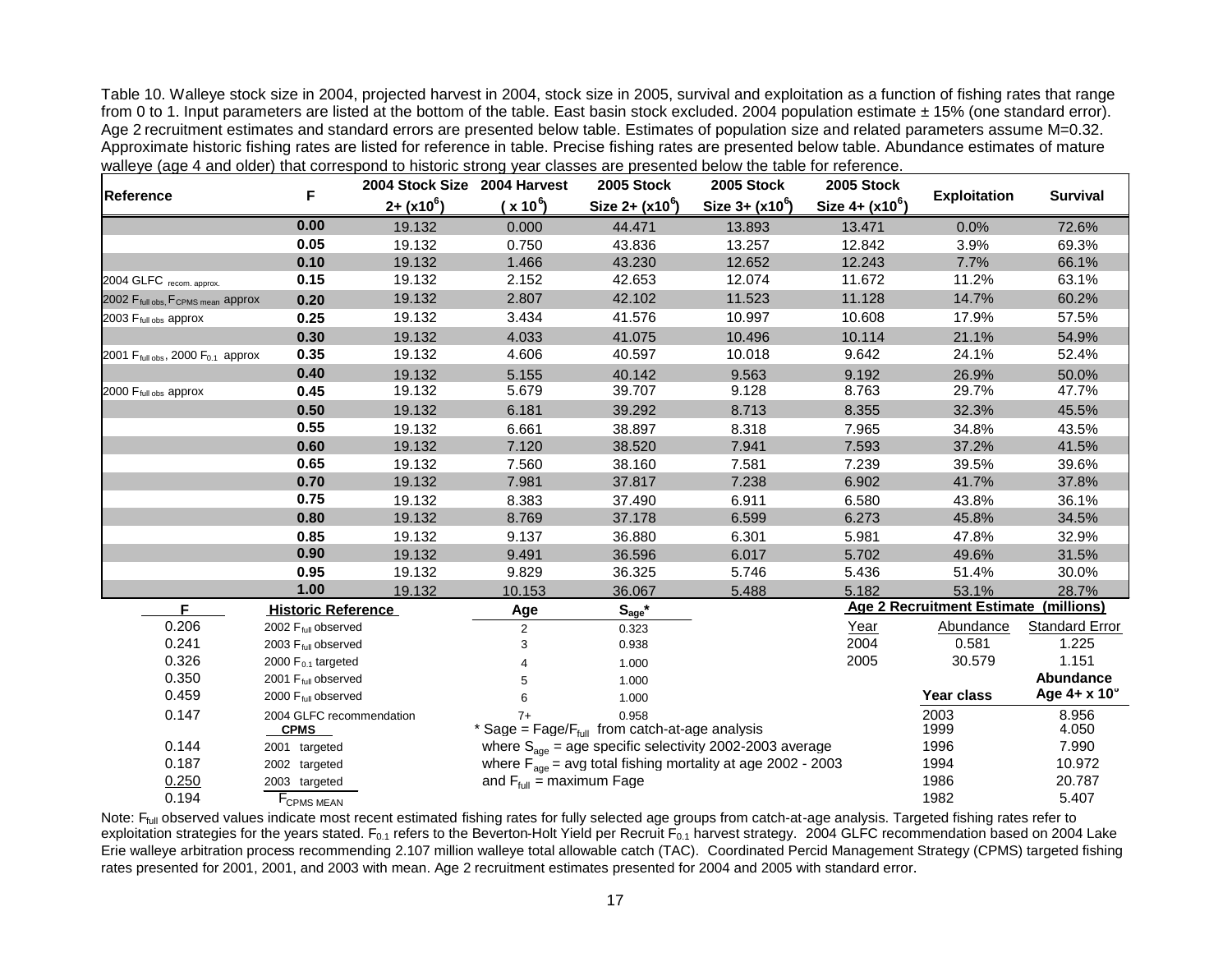

Figure 1. Map of Lake Erie with management units recognized by the Walleye Task Group for interagency management of walleye.



Figure 2. Lakewide harvest of Lake Erie walleye by sport and commercial fisheries, 1975 - 2003.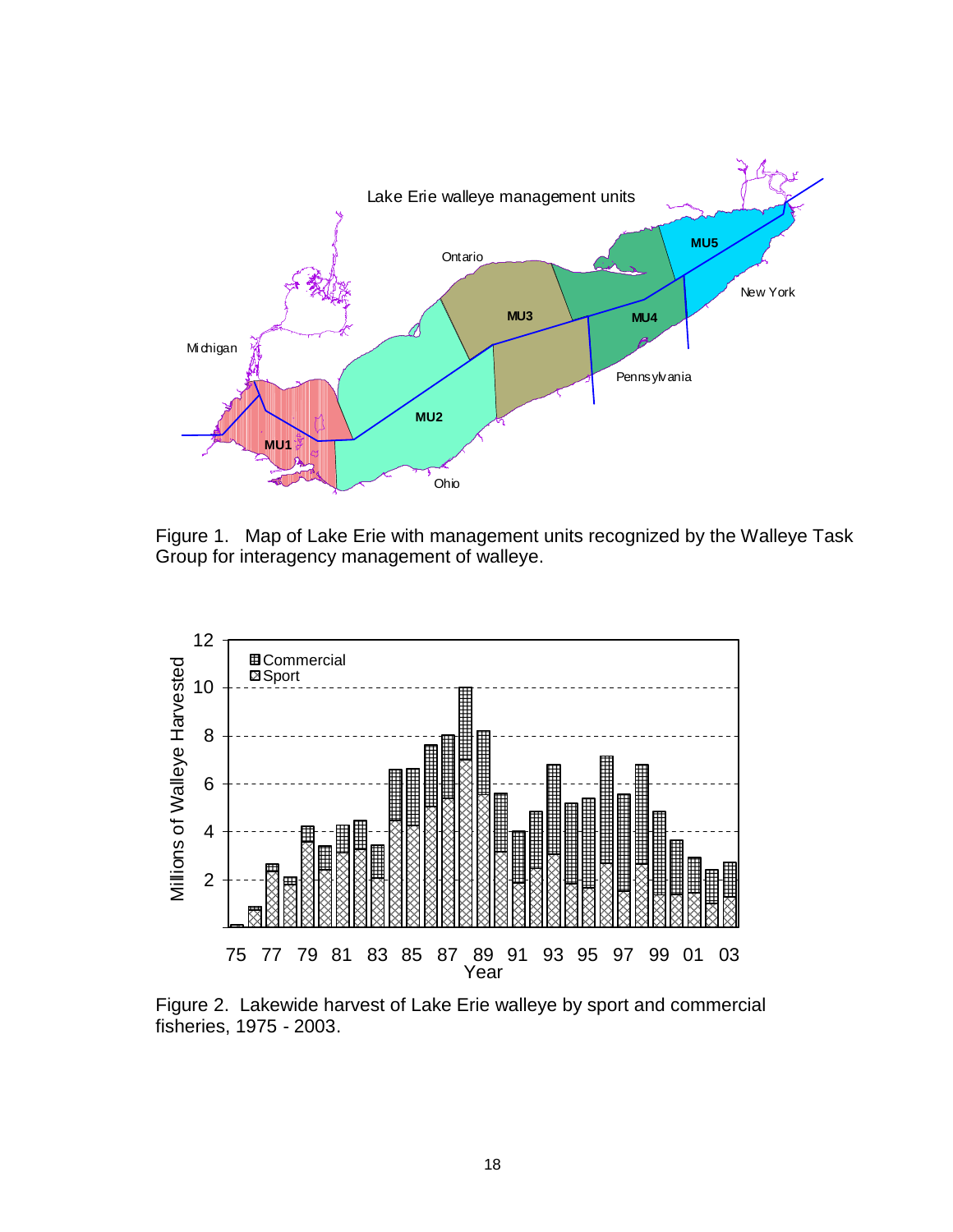

Figure 3. Lakewide total effort (angler hours) by sport fisheries for Lake Erie walleye, 1975 – 2003 (1999-2003 excludes Ontario sport effort).



Figure 4. Lakewide total effort (kilometers of gill net) by commercial fisheries for Lake Erie walleye, 1975-2003.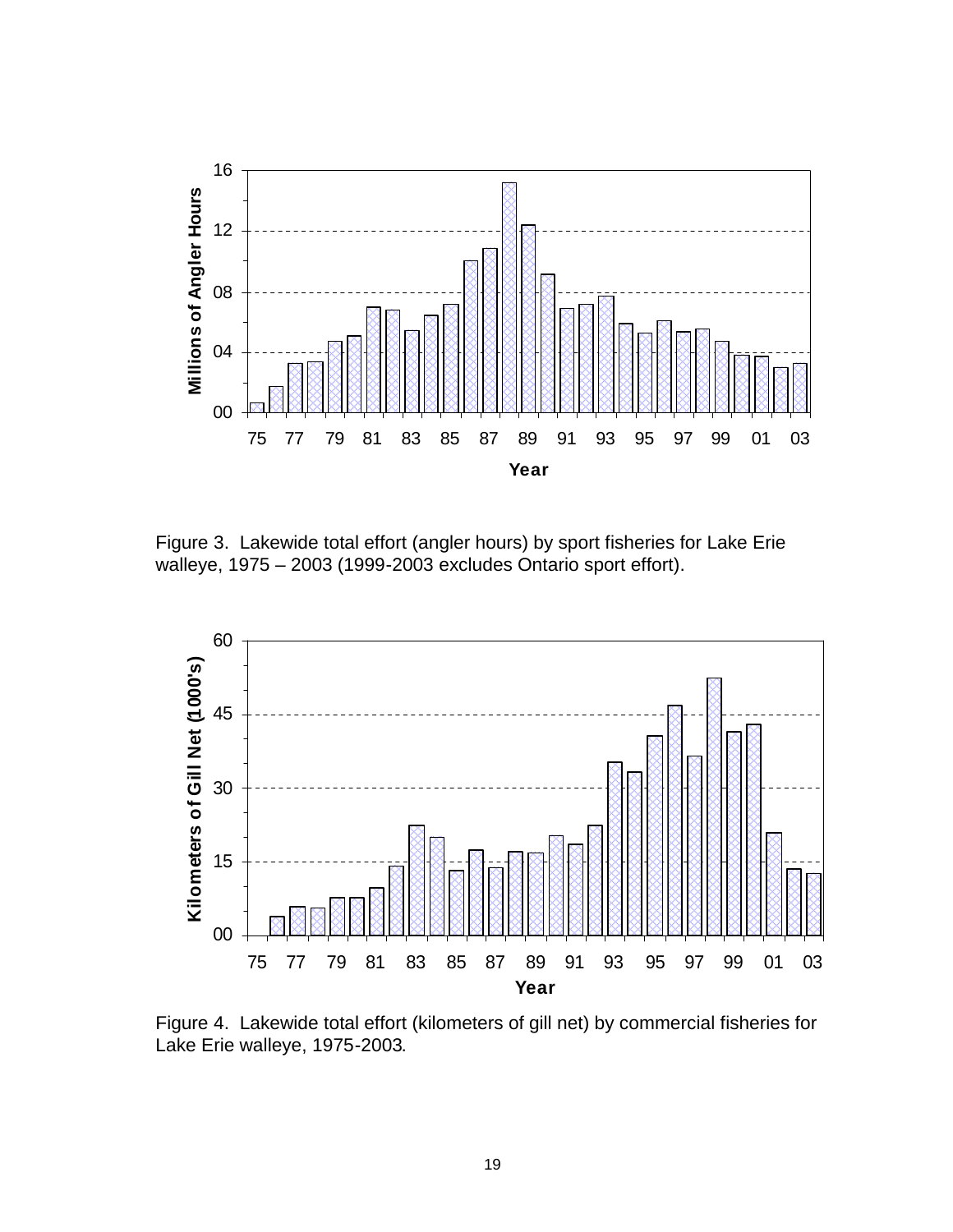

Figure 5. Lakewide CUE for Lake Erie sport and commercial walleye fisheries, 1975-2003.



Figure 6. Lakewide mean age of Lake Erie walleye in sport and commercial harvests, 1975-2003.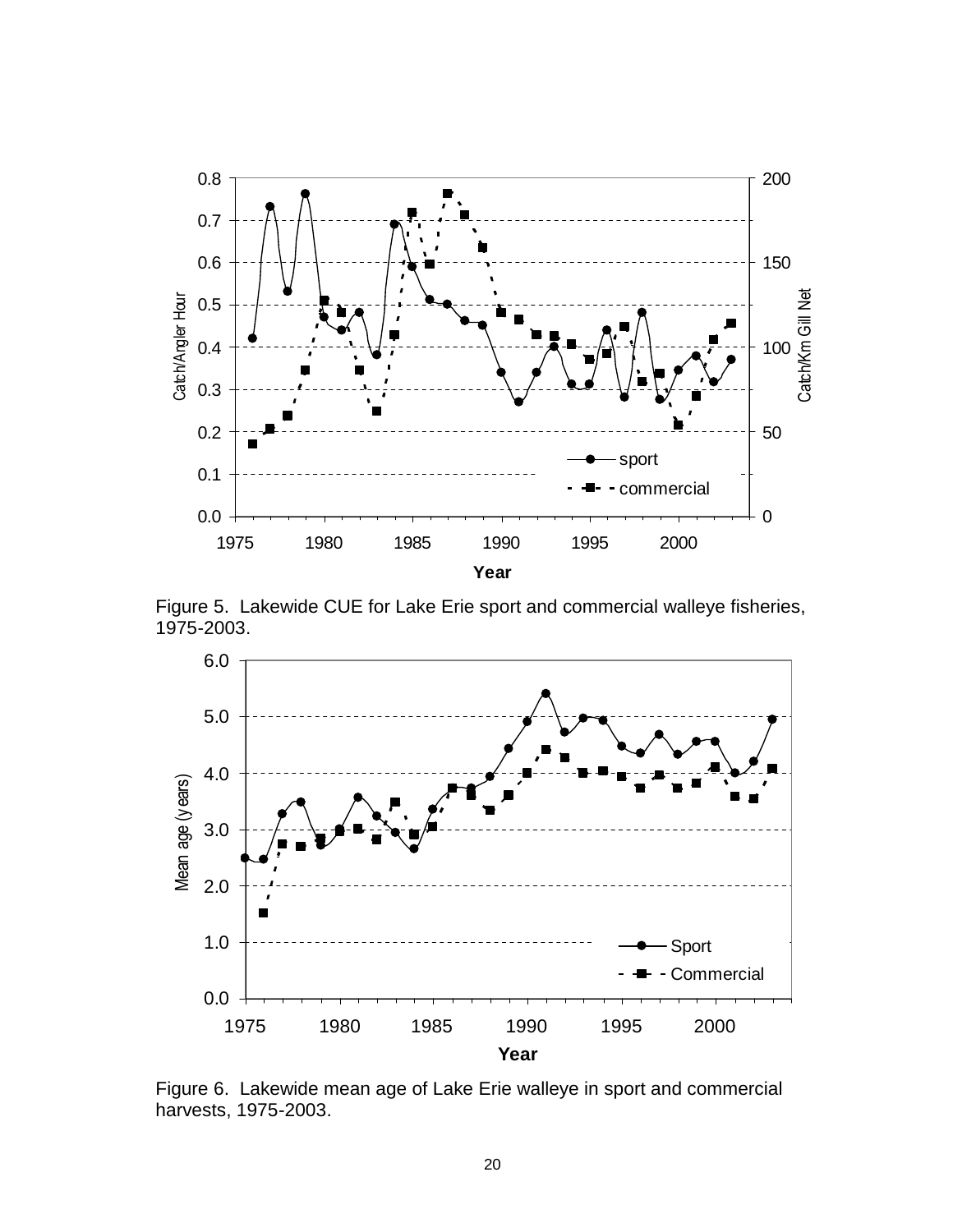

Figure 7. Age class composition of Lake Erie walleye 1978-2003. Data are from Table 8 in this document.



Figure 8. Regression estimates of abundance for age-2 Lake Erie walleye using natural logarithm transformed ADMB 2004 model catch-at-age estimates (y) and pooled Ontario and Ohio young-of-the-year trawl indices (x).